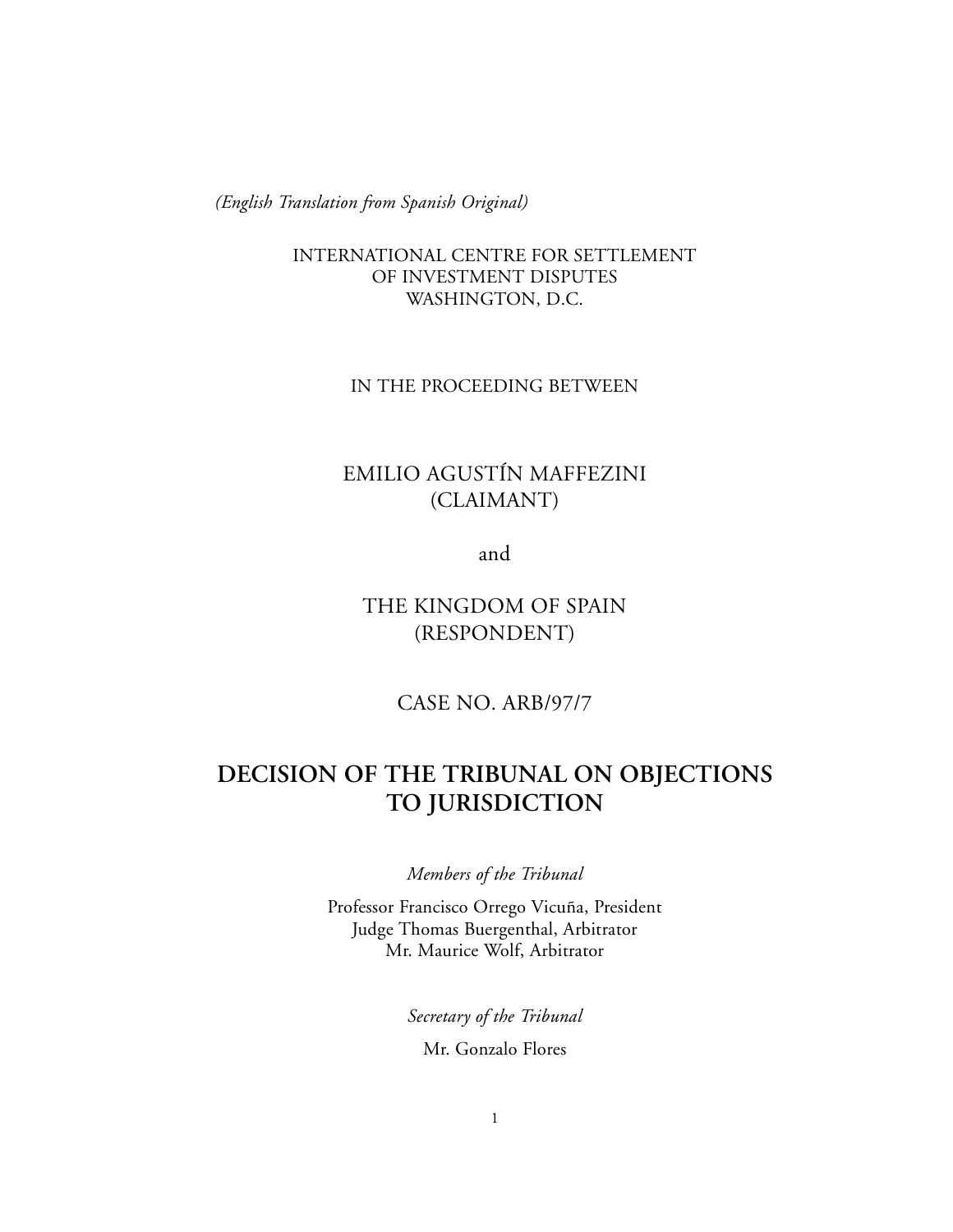#### 2 ICSID REVIEW—FOREIGN INVESTMENT LAW JOURNAL

Dr. Raúl Emilio Vinuesa Mr. Rafael Andrés León Cavero<br>Dra. María Cristina Brea Abogado del Estado Dra. María Cristina Brea Abogado del Estado Dra. Silvina González Napolitano Dra. Gisela Makowski Servicios Contenciosos del Estudio Vinuesa y Asociados Ministerio de Justicia Buenos Aires Madrid Argentina Spain

## *Representing the Claimant* **Representing the Respondent**

*Date of decision*: January 25, 2000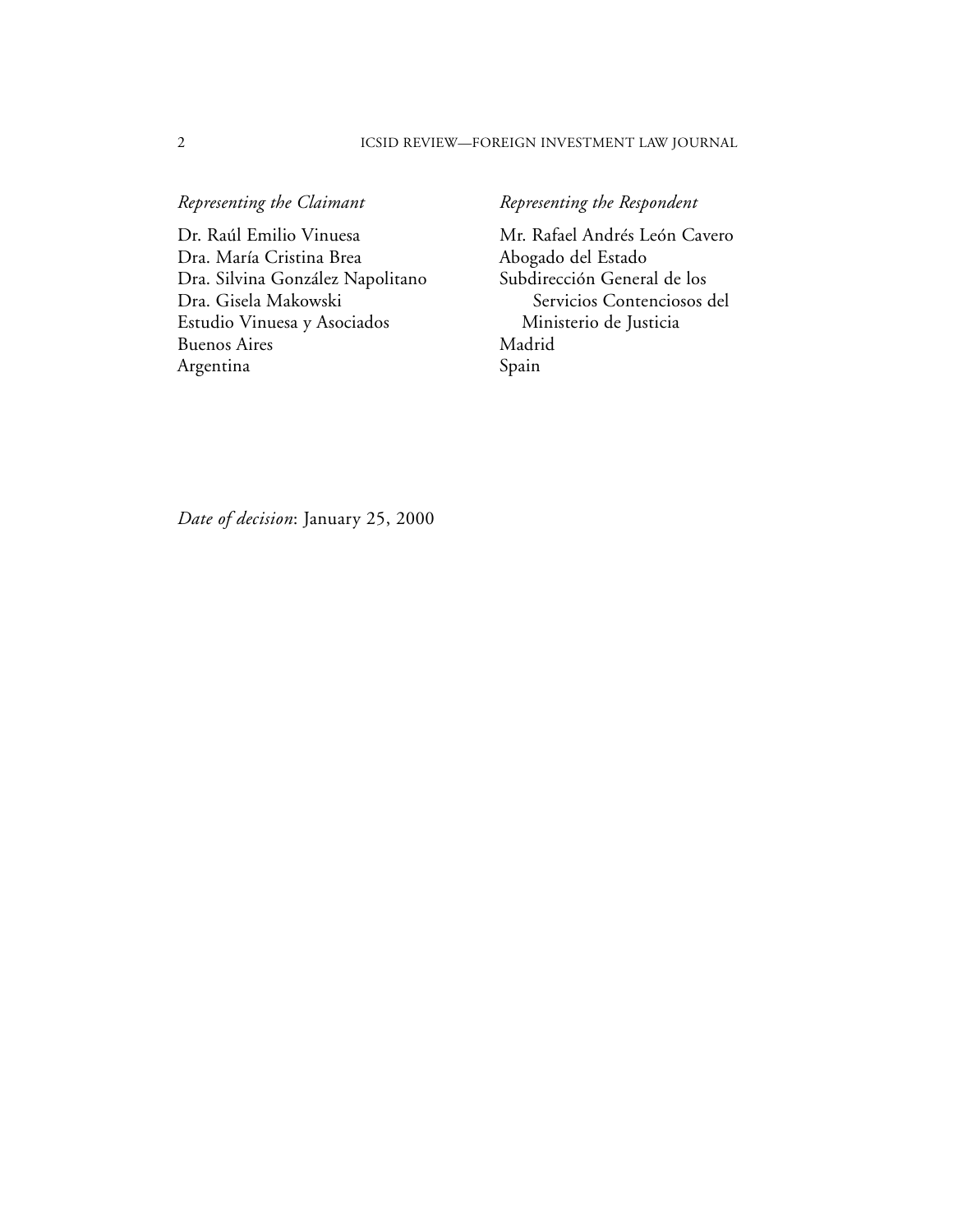### **A. Procedure**

1. On July 18, 1997, the International Centre for Settlement of Investment Disputes (ICSID or the Centre) received from Mr. Emilio Agustín Maffezini, a national of the Argentine Republic (Argentina), a Request for Arbitration against the Kingdom of Spain (Spain). The request concerns a dispute arising from treatment allegedly received by Mr. Maffezini from Spanish entities, in connection with his investment in an enterprise for the production and distribution of chemical products in the Spanish region of Galicia. In his request the Claimant invokes the provisions of the 1991 "Agreement for the Reciprocal Promotion and Protection of Investments between the Kingdom of Spain and the Argentine Republic" (the Argentine-Spain Bilateral Investment Treaty or  $BIT$ ).<sup>1</sup> The request also invokes, by way of a most-favored-nation (MFN) clause in the Argentine-Spain BIT, the provisions of a 1991 bilateral investment treaty between the Republic of Chile (Chile) and Spain.<sup>2</sup>

2. On August 8, 1997, the Centre, in accordance with Rule 5 of the ICSID Rules of Procedure for the Institution of Conciliation and Arbitration Proceedings (Institution Rules), acknowledged receipt of the request and on the same day transmitted a copy to the Kingdom of Spain and to the Spanish Embassy in Washington, D.C. At the same time, the Centre asked Mr. Maffezini to provide (i) specific information concerning the issues in dispute and the character of the underlying investment; (ii) information as to the complete terms of Spain's consent to submit the dispute to arbitration under the Convention on the Settlement of Investment Disputes between States and Nationals of Other States (the ICSID Convention); (iii) information as to the basis of his claim that the MFN clause in the Argentine-Spain BIT would allow him to invoke Spain's consent contained in the Chile-Spain BIT; and (iv) documentation concerning the entry into force of the bilateral investment treaties invoked in the request. Mr. Maffezini provided this information in two letters of September 10 and September 29, 1997.

<sup>&</sup>lt;sup>1</sup> Agreement between Argentina and Spain of October 3, 1991. Hereinafter cited as the Argentine-Spain BIT.

 $2$  Agreement between Chile and Spain of October 2, 1991. Hereinafter cited as the Chile-Spain BIT.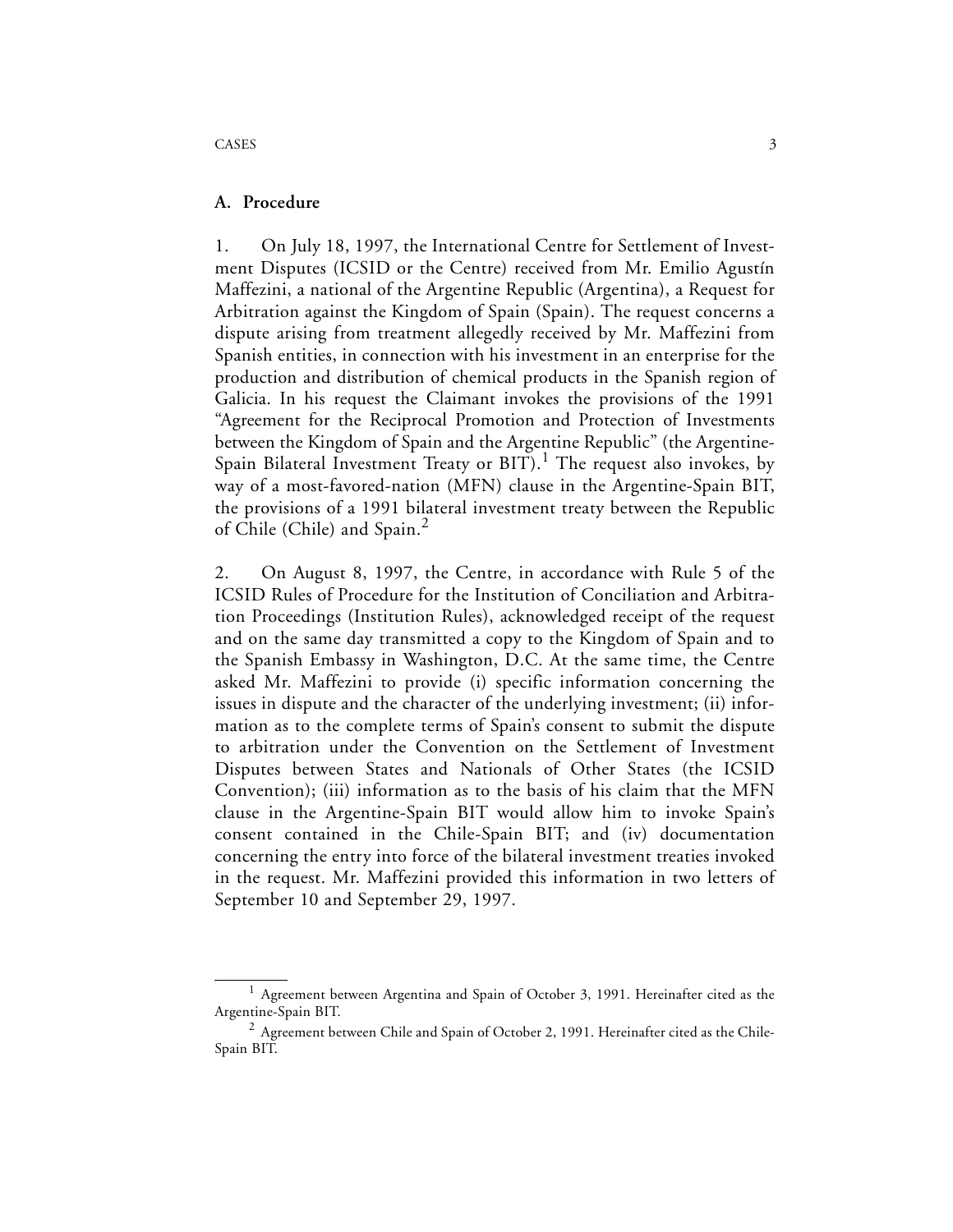3. On October 30, 1997, the Secretary-General of the Centre registered the request, pursuant to Article 36(3) of the ICSID Convention. On this same date, the Secretary-General, in accordance with Institution Rule 7, notified the parties of the registration of the request and invited them to proceed to constitute an Arbitral Tribunal as soon as possible.

4. On December 22, 1997, the Claimant proposed to the Respondent that the Arbitral Tribunal consist of a sole arbitrator, to be appointed by agreement of the parties. The Claimant further proposed that, if the parties fail to agree in the name of the sole arbitrator by January 31, 1998, the sole arbitrator shall be appointed by ICSID's Secretary-General.

5. On March 5, 1998, Spain having failed to respond to the Claimant's proposal and more that 60 days having elapsed since the registration of the request, the Claimant informed the Secretary-General that he was choosing the formula set forth in Article 37(2)(b) of the ICSID Convention. The Tribunal, therefore, would consist of three arbitrators, one appointed by Mr. Maffezini, one appointed by Spain, and the third, presiding arbitrator, appointed by agreement of the parties.

6. On March 18, 1998, the Centre received a communication from the Spanish Ministry of Economy and Finance, whereby Spain anticipated having objections to the jurisdiction of the Centre and to the competence of the Tribunal, providing the Centre with a summary of the grounds on which such objections were based. The Centre promptly informed the Respondent that a copy of this communication, as well as copies of the request for arbitration and its accompanying documentation, of the notice of registration and of the correspondence exchanged between the parties and the Centre would be transmitted, in due course, to each of the Members of the Tribunal, noting that the question of jurisdiction was one for the Tribunal to decide.

7. On April 24, 1998, Mr. Maffezini appointed Professor Thomas Buergenthal, a national of the United States of America, as an arbitrator. On May 4, 1998, Spain appointed Mr. Maurice Wolf, also a national of the United States of America, as an arbitrator. The parties, however, failed to agree on the appointment of the third, presiding, arbitrator. In these circumstances, by means of a further communication of May 14, 1998, the Claimant requested that the third, presiding, arbitrator in the proceeding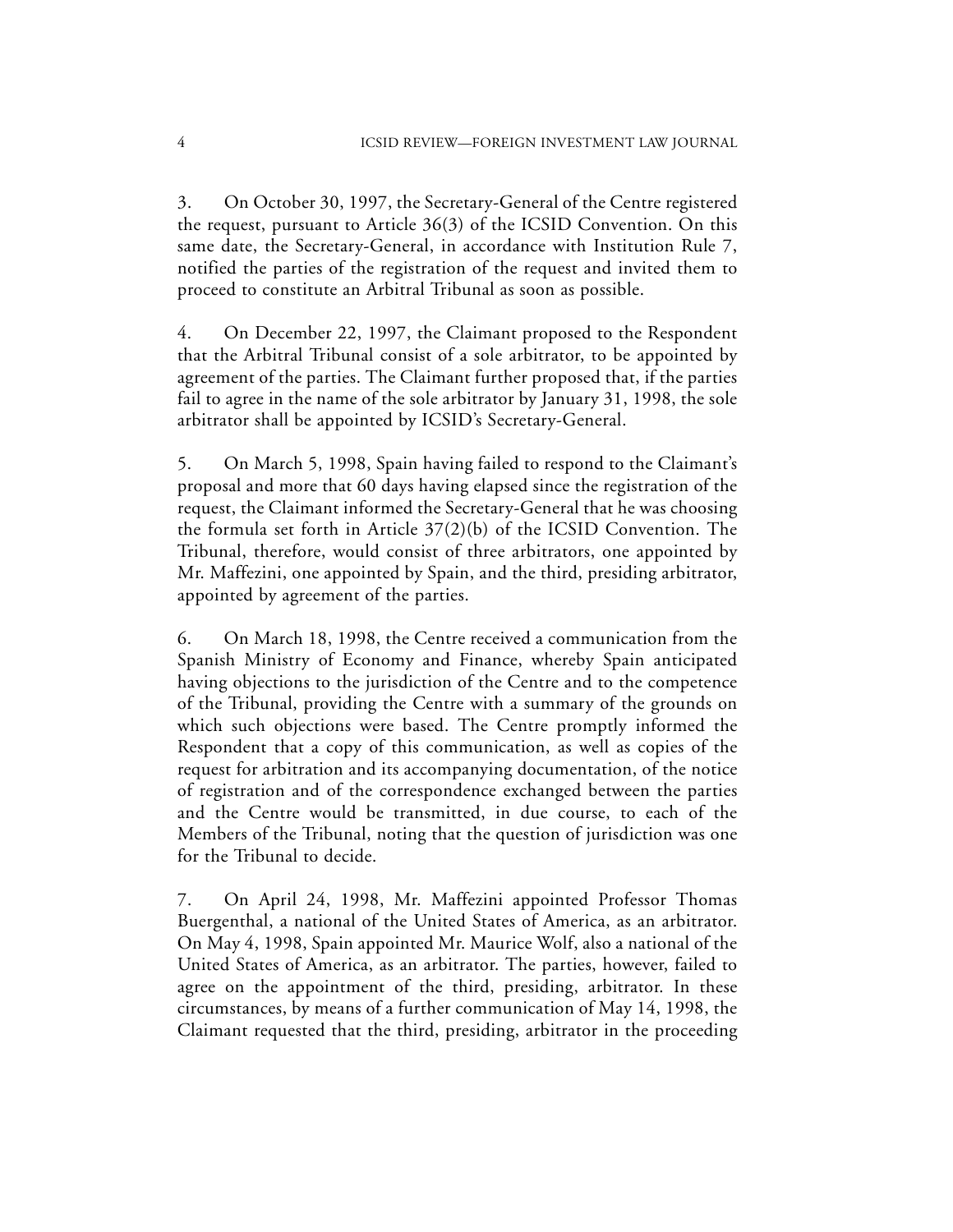be appointed by the Chairman of ICSID's Administrative Council in accordance with Article 38 of the ICSID Convention.<sup>3</sup>

8. Having consulted with the parties, the Chairman of ICSID's Administrative Council appointed Professor Francisco Orrego Vicuña, a Chilean national, as the President of the Arbitral Tribunal. On June 24, 1998, ICSID's Legal Adviser, on behalf of the Centre's Secretary-General, and in accordance with Rule 6(1) of the ICSID Rules of Procedure for Arbitration Proceedings (Arbitration Rules), notified the parties that all three arbitrators had accepted their appointments and that the Tribunal was therefore deemed to have been constituted on that date. On the same date, pursuant to ICSID Administrative and Financial Regulation 25, the parties were informed that Mr. Gonzalo Flores, Counsel, ICSID, would serve as Secretary of the Arbitral Tribunal.

9. On July 3, 1998, the Respondent filed an application for provisional measures, requiring the Claimant to post a guaranty in the amount of the costs expected to be incurred by Spain in defending against this action. By further filing of August 7, 1998, the Claimant requested the Tribunal to dismiss such application.

10. After consulting with the parties, the Tribunal scheduled a first session for August 21, 1998. On August 20, 1998, counsel for the Respondent hand-delivered a document containing Spain's objections to the jurisdiction of the Centre. A copy of Spain's filing was distributed by the Centre to the Members of the Tribunal on that same date. A copy of Spain's filing was later handed by the Secretary of the Tribunal to the Claimant's representative in the course of the Tribunal's first session with the parties.

11. The first session of the Tribunal with the parties was held, as scheduled, on August 21, 1998, at the seat of ICSID in Washington, D.C. At the session the parties expressed their agreement that the Tribunal had been properly constituted in accordance with the relevant provisions of the

 $3$  Under Article 38 of the ICSID Convention, if the Tribunal is not yet constituted within 90 days after the notice of registration of the request has been dispatched, the Chairman of ICSID's Administrative Council shall, at the request of either party, and after consulting both parties as far as possible, appoint the arbitrator or arbitrators not yet appointed and designate an arbitrator to be the President of the Tribunal.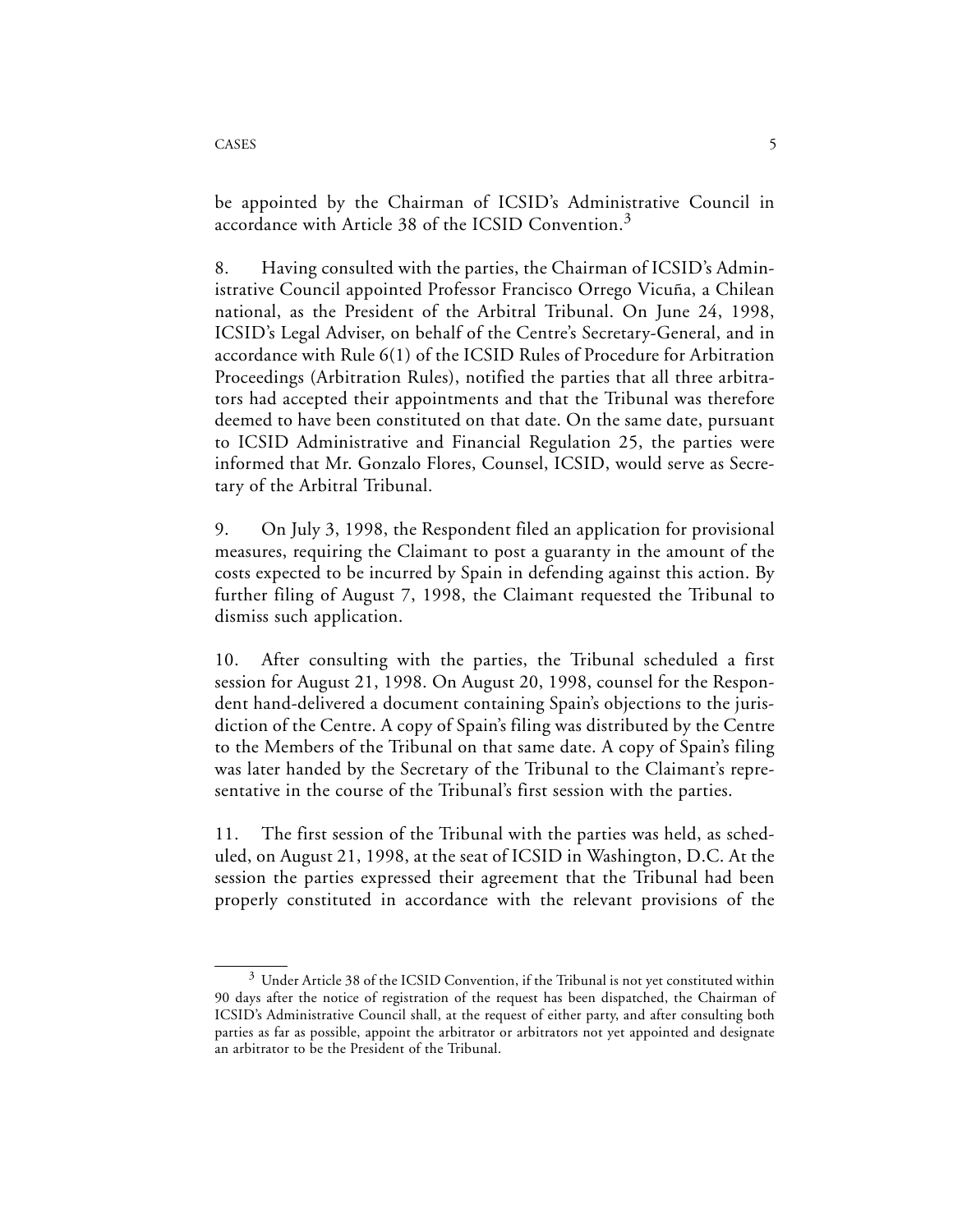ICSID Convention and the Arbitration Rules and that they did not have any objections in this respect.

12. During the course of the first session the parties agreed on a number of procedural matters reflected in written minutes signed by the President and the Secretary of the Tribunal. The Respondent, represented at the session by Mr. Rafael Andrés León Cavero, drew the Tribunal's attention to its objections to the jurisdiction of the Centre. The Tribunal, after briefly ascertaining the views of the parties on this matter, fixed the following time limits for the written phase of the proceedings: the Claimant would file a memorial, with all of his arguments on the question of jurisdiction and on the merits within 90 days from the date of the first session; the Respondent would then file a counter-memorial, with all of its arguments on the question of jurisdiction and on the merits within 90 days from its reception of the Claimant's memorial. The Tribunal left open the possibility of requiring the submission of a reply and a rejoinder to the parties. The Tribunal also left open the possibility of holding a hearing on the issue of jurisdiction.

13. In accordance with the above-described schedule, the Claimant submitted to the Centre his memorial on the merits and on the question of jurisdiction on November 19, 1998. On April 9, 1999, after a request for an extension of the time limit for the filing of its counter-memorial was granted by the Tribunal, the Respondent submitted its written pleadings on the merits and on the question of jurisdiction.

14. On May 14, 1999, the Tribunal invited the parties to submit any further observations they may had on the question of jurisdiction, calling for a hearing on jurisdiction to be held on July 7, 1999, at the seat of the Centre in Washington, D.C. The parties filed their final observations on the question of jurisdiction on June 3, 1999 (the Claimant) and June 18, 1999 (the Respondent). Due to consecutive requests filed first by counsel for the Respondent, and later by counsel for the Claimant, the hearing on jurisdiction was postponed until August 9, 1999.

15. At the August 9, 1999 hearing, Dr. Raúl Emilio Vinuesa addressed the Tribunal on behalf of the Claimant, referring to the arguments put forward in his written pleadings. Mr. Rafael Andrés León Cavero addressed the Tribunal on behalf of the Kingdom of Spain. The Tribunal then posed questions to the representatives of the parties, as provided in Rule 32(3) of the Arbitration Rules.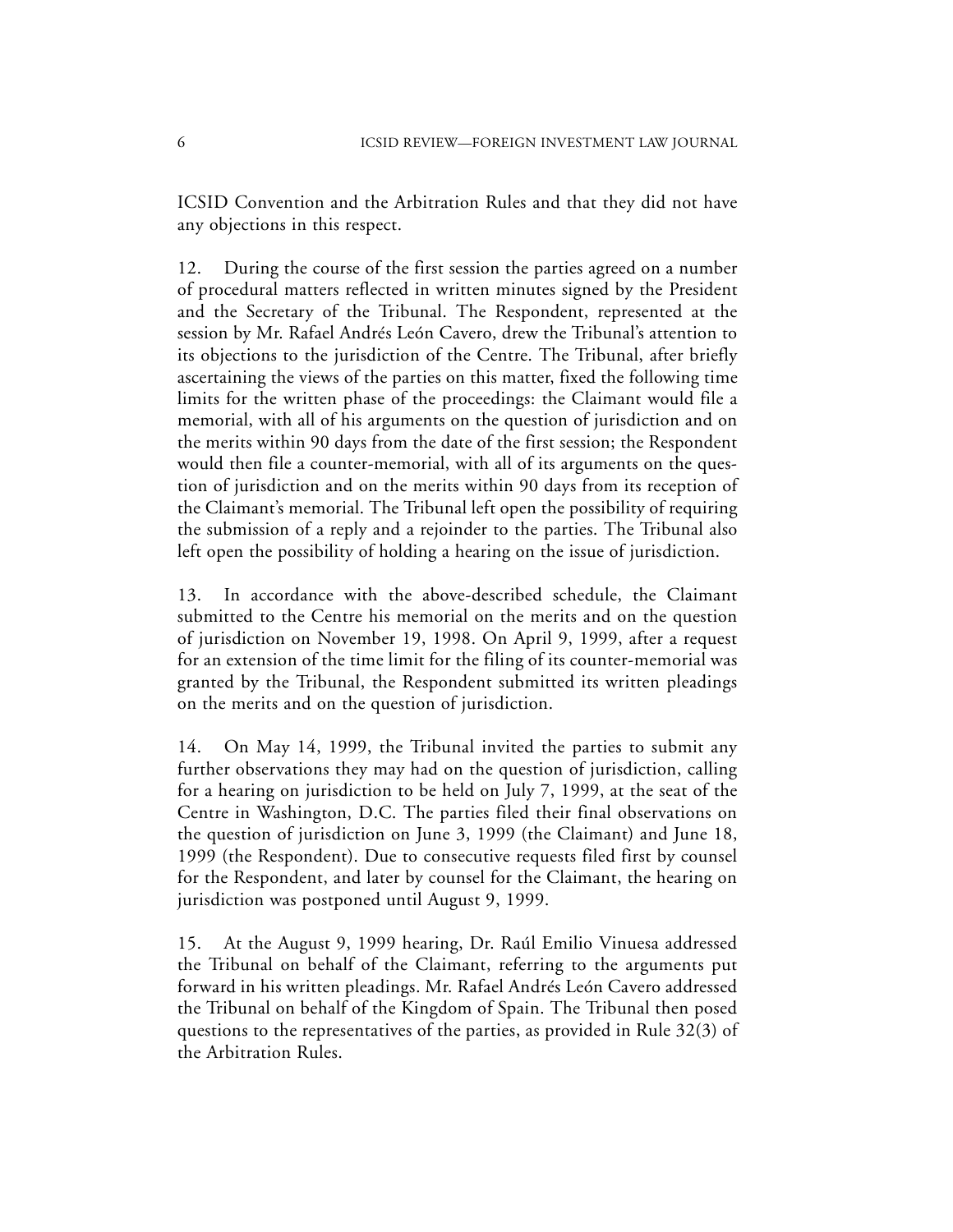16. Having heard the views of the parties, the Tribunal rendered, on August 26, 1999, Procedural Order No 1, deciding that, in accordance with Article 41(2) of the ICSID Convention and Rule 41(3) of the Arbitration Rules, it would deal with the question of jurisdiction as a preliminary matter, therefore suspending the proceedings on the merits.

17. On October 28, 1999, the Tribunal issued Procedural Order No. 2, addressing Spain's request for provisional measures. The Tribunal, pointing out that the recommendation of provisional measures seeking to protect mere expectations of success on the side of the Respondent would amount to a pre-judgement of the Claimant's case, unanimously dismissed Spain's request.

18. The Tribunal has considered thoroughly the parties' written submissions on the question of jurisdiction and the oral arguments delivered in the course of the August 9, 1999 hearing on jurisdiction. As mentioned above, the consideration of the merits has been postponed until the issue of the Centre's jurisdiction and Tribunal's competence is decided by the Tribunal. Having considered the basic facts of the dispute, the ICSID Convention and the 1991 Argentine-Spain BIT, as well as the written and oral arguments of the parties' representatives, the Tribunal has reached the following decision on the question of jurisdiction.

## **B. Considerations**

## *Exhaustion of Domestic Remedies*

19. The Kingdom of Spain first challenges the jurisdiction of the Centre and the competence of the Tribunal on the ground that the Claimant failed to comply with the requirements of Article X of the Bilateral Investment Treaty between Argentina and Spain. Article X of this Treaty reads as follows:

> "Article X Settlement of Disputes Between a Contracting Party and an Investor of the other Contracting Party

1. Disputes which arise within the terms of this Agreement concerning an investment between an investor of one Contracting Party and the other Contracting Party shall, if possible, be settled amicably by the parties to the dispute.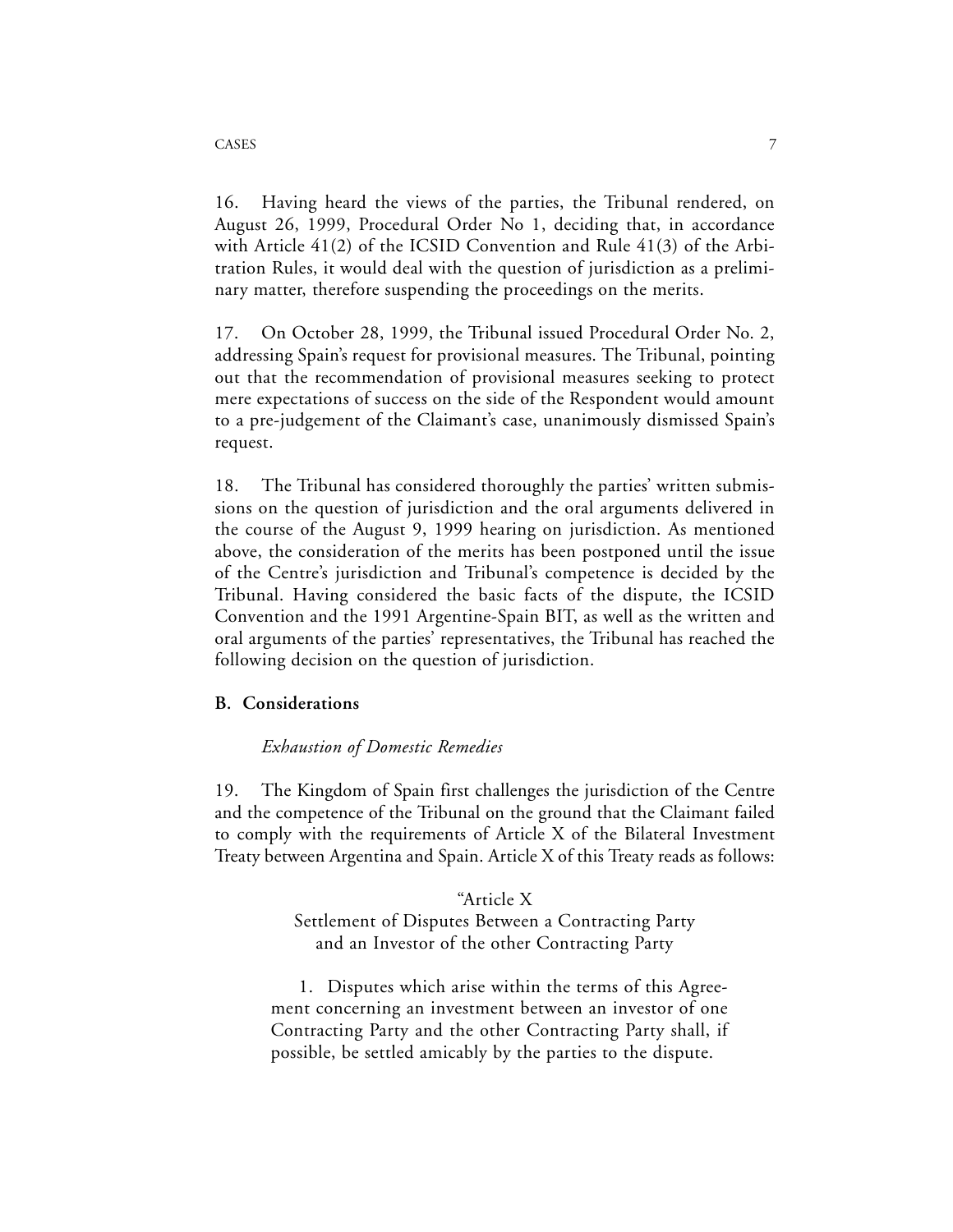2. If the dispute cannot thus be settled within six months following the date on which the dispute has been raised by either party, it shall be submitted to the competent tribunal of the Contracting Party in whose territory the investment was made.

3. The dispute may be submitted to international arbitration in any of the following circumstances:

- a) at the request of one of the parties to the dispute, if no decision has been rendered on the merits of the claim after the expiration of a period of eighteen months from the date on which the proceedings referred to in paragraph 2 of this Article have been initiated, or if such decision has been rendered, but the dispute between the parties continues;
- b) if both parties to the dispute agree thereto.

4. In the cases foreseen in paragraph 3, the disputes between the parties shall be submitted, unless the parties otherwise agree, either to international arbitration under the March 18, 1965 Convention on the Settlement of Investment Disputes Between States and Nationals of Other States or to an ad hoc arbitral tribunal established under the Arbitration Rules of the United Nations Commission on International Trade Law (UNCITRAL).

If after a period of three months following the submission of the dispute to arbitration by either party, there is no agreement to one of the above alternative procedures, the dispute shall be submitted to arbitration under the March 18, 1965 Convention on the Settlement of Investment Disputes Between States and Nationals of Other States, provided that both Contracting Parties have become parties to the said Convention. Otherwise, the dispute shall be submitted to the above mentioned ad hoc tribunal.

5. The Arbitral Tribunal shall decide the dispute in accordance with the provisions of this Agreement, the terms of other Agreements concluded between the parties, the law of the Contracting Party in whose territory the investment was made, including its rules on conflict of laws, and general principles of international law.

.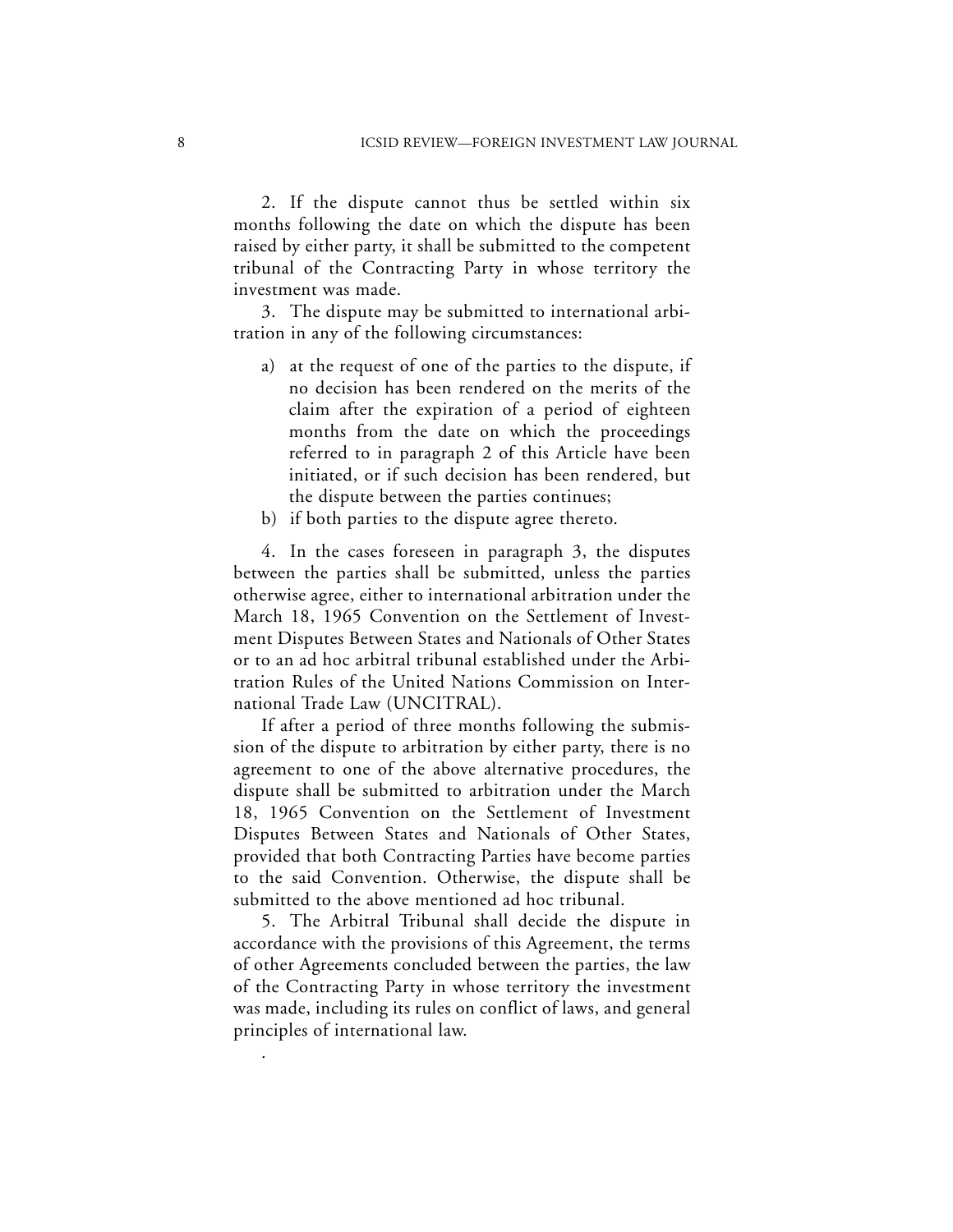6. The Arbitral Award shall be binding on both parties to the dispute and each Contracting Party shall execute them in accordance with its laws."

20. Respondent makes two interrelated arguments based on Article X. The first is that Article  $X(3)(a)$  requires the exhaustion of certain domestic remedies in Spain and that Claimant failed to comply with this requirement. The second contention is that Claimant did not submit the case to Spanish courts before referring it to international arbitration as required by Article X(2) of the BIT.

21. The Tribunal will first address the contention that Article  $X(3)(a)$ requires the exhaustion of domestic remedies. The starting point for its analysis of Respondent's submission is Article 26 of the ICSID Convention. It permits the Contracting States to condition their consent to ICSID arbitration on the prior exhaustion of domestic remedies. Article 26 reads as follows:

"Consent of the parties to arbitration under this Convention shall, unless otherwise stated, be deemed consent to such arbitration to the exclusion of any other remedy. A Contracting State may require the exhaustion of local administrative or judicial remedies as a condition of its consent to arbitration under this Convention."

22. The language of Article 26 makes clear that unless a Contracting State has conditioned its consent to ICSID arbitration on the prior exhaustion of domestic remedies, no such requirement will be applicable. Article 26 thus reverses the traditional international law rule, which implies the exhaustion requirement unless it is expressly or implicitly waived.

23. In determining whether Spain conditioned its acceptance of the Centre's jurisdiction and the Tribunal's competence on the prior exhaustion of domestic remedies, the Tribunal notes that in ratifying the ICSID Convention, Spain did not attach any such condition to its acceptance of Article 26. But since Spain was free to do so in the BIT, the Tribunal must now examine whether Article X of that treaty requires the prior exhaustion of domestic remedies. Although Article X does not condition the reference to ICSID arbitration *expressis verbis* on the prior exhaustion of domestic remedies, it does speak of proceedings in domestic courts. It must be deter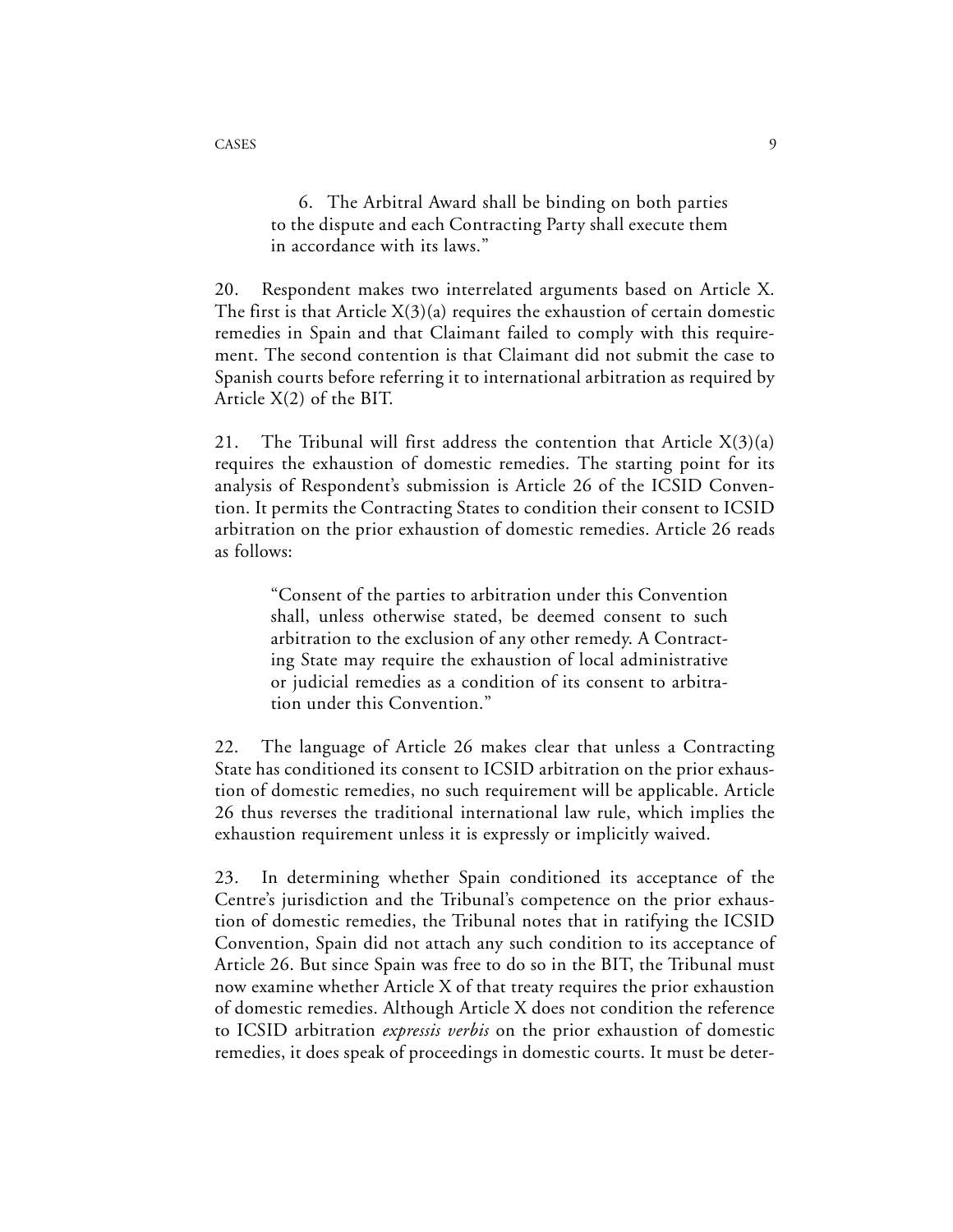mined, therefore, whether that language can be interpreted to require the exhaustion of domestic remedies and, if so, what the scope of that requirement is.

24. Paragraph 2 of Article X provides that, if a dispute arises between an investor and one of the Contracting Parties to the BIT, and if that dispute cannot be resolved amicably within a period of six months, it shall be submitted to the competent tribunals of the Contracting Party in whose territory the investment was made. Paragraph 3 of Article X then stipulates that the dispute may be submitted to an international arbitral tribunal in any of the following circumstances:

- a) at the request of one of the parties to the dispute, if no decision has been rendered on the merits of the claim after the expiration of a period of eighteen months from the date on which the proceedings referred to in paragraph 2 of this Article have been initiated, or, if such decision has been rendered, but the dispute between the parties continues;
- b) if both parties to the dispute agree thereto.

25. The Respondent reads Article  $X(3)(a)$  to mean that, if a domestic court has rendered a decision on the merits on the issues in dispute within the prescribed period of eighteen months, the case can no longer be referred to international arbitration, irrespective of the holding of the court. This conclusion follows, in Respondent's view, because once the decision has been rendered, the dispute cannot be said to continue. Hence, if Claimant had referred the case to the Spanish courts and if those courts had passed on the merits of the case within the eighteen-month period, the dispute could no longer be submitted to the Centre under Article X. It follows, in Respondent's view, that Claimant's failure to give Spanish courts the opportunity to resolve the issues in dispute requires the Tribunal to rule that it is not competent to hear the instant case.

26. Claimant admits that the dispute was not referred to a Spanish court prior to its submission to the Centre. He contends, however, that an analysis of the here relevant provisions of Article X indicates that a dispute does not have to be referred to a domestic court before it is submitted to international arbitration as long as the dispute continues and the eighteen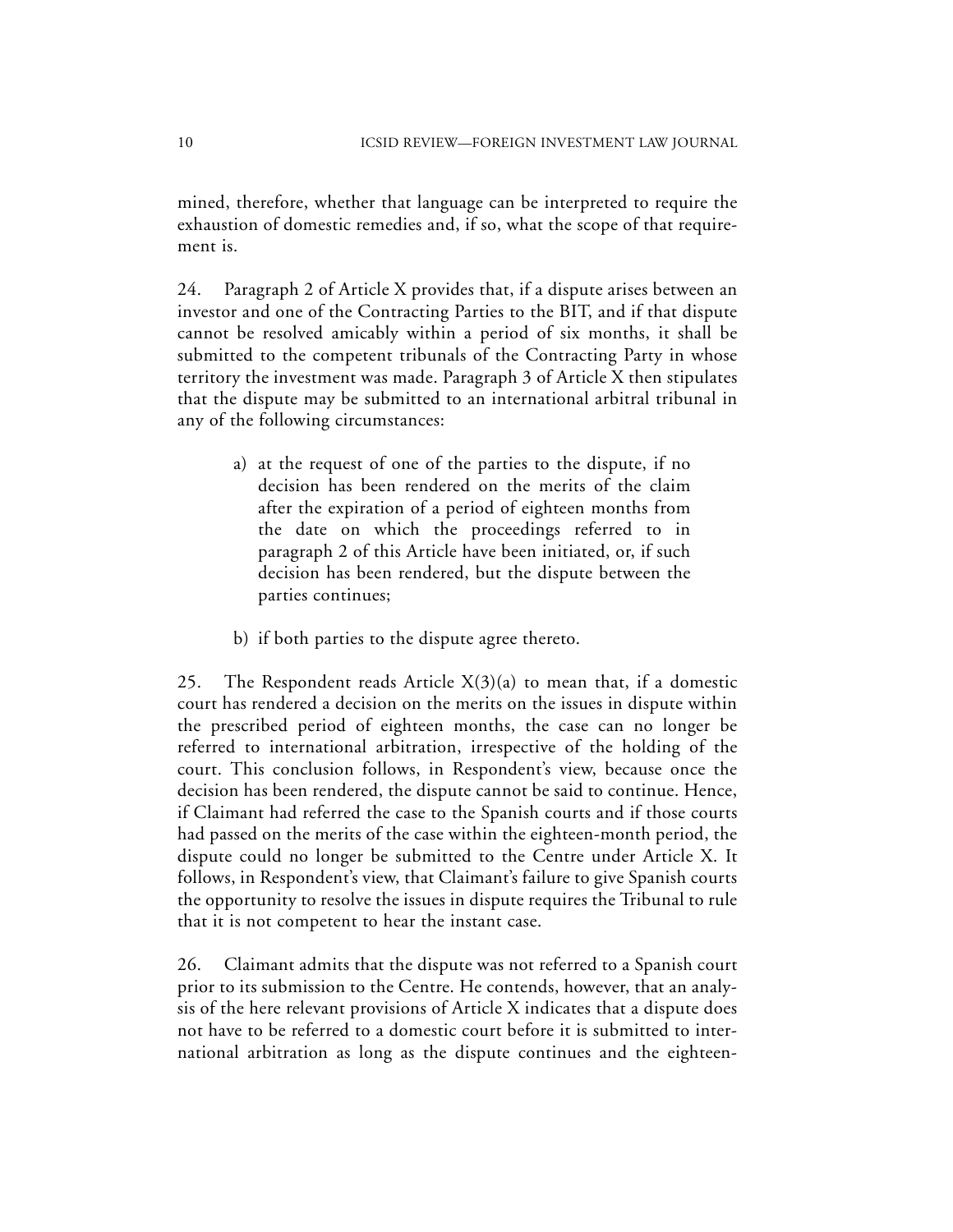month period has expired. In Claimant's view this conclusion follows from the fact that Article X(3)(a) permits the reference of a case to international arbitration whether or not a domestic court decision has been rendered and regardless of its outcome.

27. Like all other provisions of the BIT and in the absence of other specified applicable rules of interpretation, Article X must be interpreted in the manner prescribed by Article 31 of the Vienna Convention on the Law of Treaties. It provides that a treaty is to be "interpreted in good faith in accordance with the ordinary meaning to be given to the terms of the treaty in their context and in the light of its object and purpose." Applying this principle, it is to be noted that Article  $X(3)(a)$  does not say that a case may not be referred to arbitration if a domestic court has rendered a decision on the merits of the dispute within a period of eighteen months. It provides merely that if such a decision has been rendered and if the dispute continues, the case may be referred to arbitration.

28. The Tribunal notes, in this connection, that Article  $X(3)(a)$  does not require the exhaustion of domestic remedies as that concept is understood under international law.<sup>4</sup> It speaks merely of a decision on the merits, which Respondent admits does not even have to be a final or non-appealable decision under Spanish law, and thus fails to require the exhaustion of all available domestic remedies.

29. But even if Article  $X(3)(a)$  were to be characterized as a provision requiring the exhaustion of domestic remedies, that requirement would not have the effect, contrary to Respondent's arguments, of preventing the subsequent reference of the case to international arbitration under the BIT. This is so because, where a treaty guarantees certain rights and provides for the exhaustion of domestic remedies before a dispute concerning these guarantees may be referred to an international tribunal, the parties to the dispute retain the right to take the case to that tribunal as long as they have exhausted the available remedies, and this regardless of the outcome of the domestic proceeding. They retain that remedy because the international tribunal rather than the domestic court has the final say on the meaning

<sup>4</sup> C. Schreuer, "Commentary on the ICSID Convention. Article 25", *Foreign Investment Law Journal, ICSID Review*, Vol. 12, 1997, 59, at 201.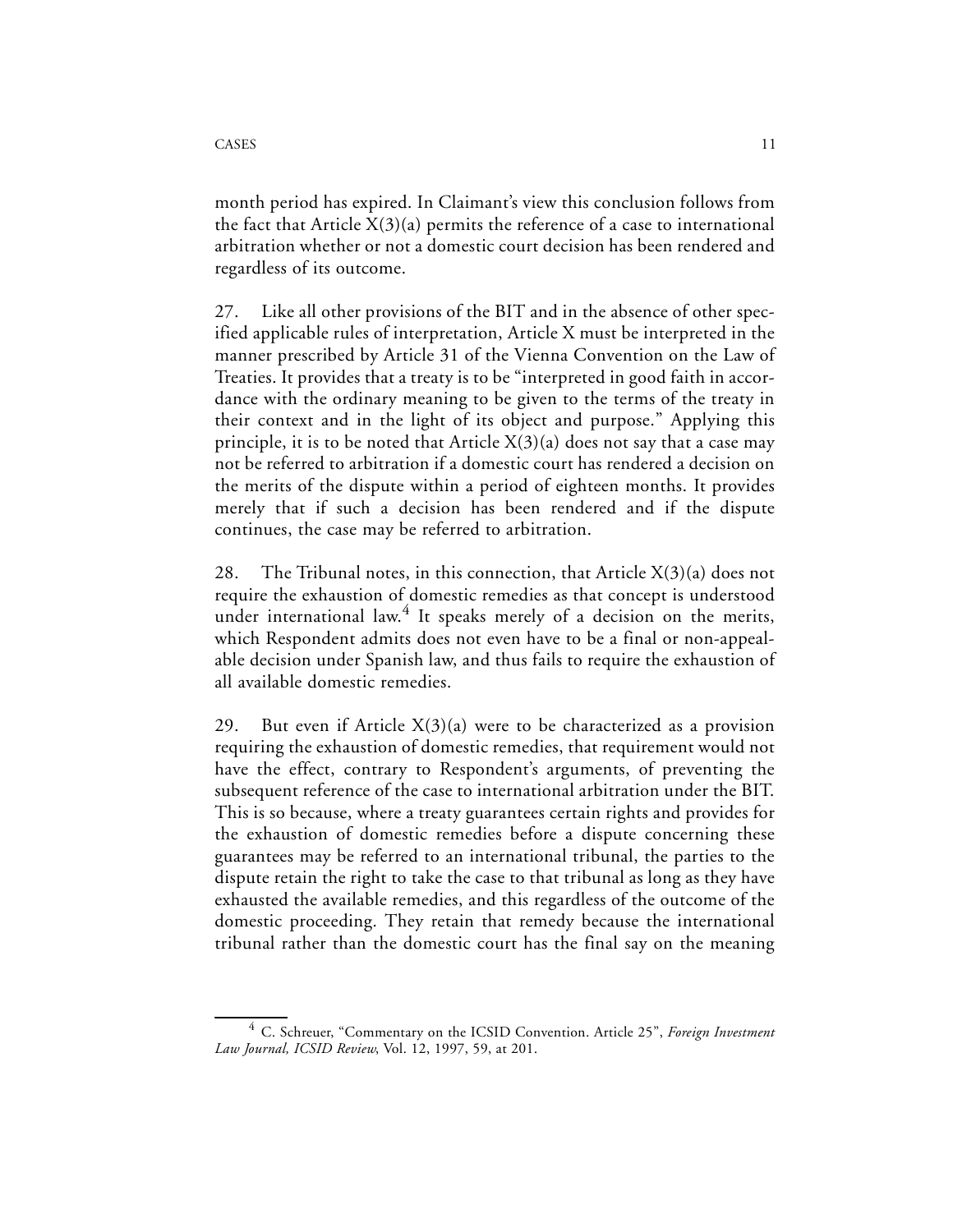and scope of the international obligations—in this case the BIT—that are in dispute.<sup>5</sup>

30. Here it is to be noted that the requirements of the exhaustion of domestic remedies differs depending on whether the appeal to an international tribunal contends that the domestic tribunal was guilty of a denial of justice, or whether the claim seeks the vindication of rights guaranteed in a treaty, for example, which empowers the tribunal to interpret and apply the treaty. In the former case, the right to appeal to an international tribunal, if it exists at all, can only be based on a denial of justice by the domestic courts. In such a case, if there was no denial of justice, the case will have to be rejected, whether or not the domestic court committed errors of law or fact in rendering its judgement. This is not true in a case where, as here, the parties have a treaty right to obtain a final determination from the international tribunal on the scope of their rights under the treaty, provided they have first exhausted all available domestic remedies.

31. The foregoing analysis is relevant in determining the soundness of Respondent's interpretation of Article  $X(3)(a)$  and its contention that pursuant to this provision a dispute cannot be deemed to continue if the domestic court has rendered a decision on the merits which addressed all issues raised by the parties. Leaving aside for a moment the wording of paragraph 3(a), Respondent's argument is based on the assumption that a case may be referred to international arbitration under the BIT only if there was a denial of justice by the domestic court. This proposition, if accepted, would have the effect of denying the party to a dispute the right to challenge the domestic court's interpretation of the BIT. Respondent's interpretation can be reconciled neither with the language nor object and purpose of the dispute resolution provisions of BITs in general and the instant BIT in particular. This is so because these clauses are designed to give foreign investors the right to have their disputes under a BIT decided either exclusively or ultimately by international arbitration.<sup>6</sup>

<sup>5</sup> See International Law Commission, Draft Articles on State Responsibility, Art. 22 and related Commentary, *1977 Yearbook of the International Law Commission,* Vol. II, Part 2, 1978, at 30 et seq. For the 1996 Draft and its referral to the 1977 Draft on this point, see *International Legal Materials*, Vol. 37, 1998, 444. See also C. F. Amerasinghe: *Local remedies in international law,* 1990, at 45-51.

 $6$  Schreuer, loc. cit., supra note 4, at 199-202.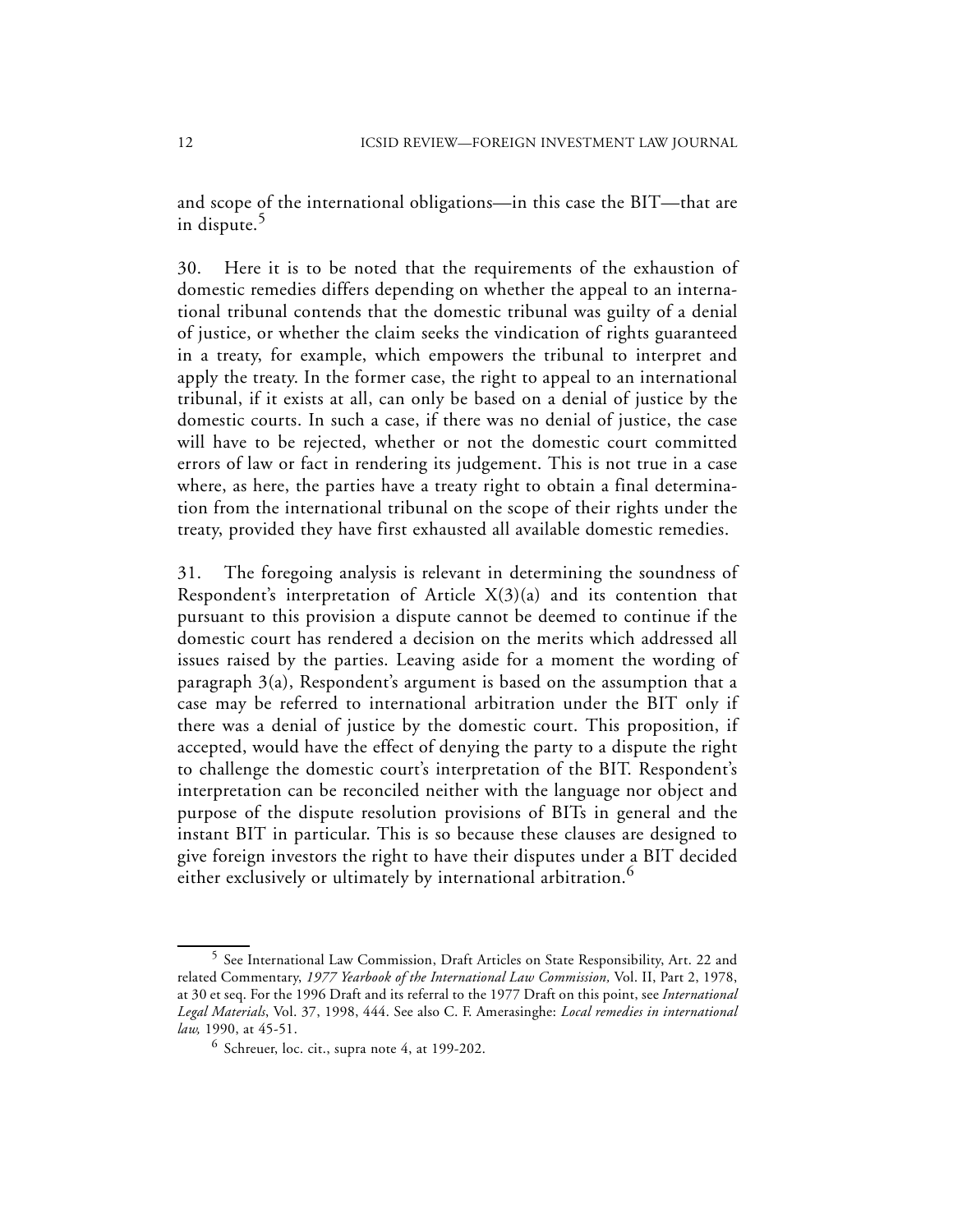32. Moreover, the wording of paragraph 3(a) does not support Respondent's submission on this subject. It contains no guidelines for deciding whether or under what circumstances a dispute may be deemed to continue. In the Tribunal's view, the absence of such objective criteria leaves each party free to decide for itself whether the dispute continues, that is, whether its claim has been vindicated by the domestic court, and to refer the case to international arbitration if it is not satisfied with the domestic court judgment. Had the Contracting Parties to the BIT wished to establish a different procedure, they would have done so.

33. The Tribunal considers that Article  $X(3)(a)$  serves two important functions, which are not affected by the above interpretation. First, it permits either party to a dispute to seek redress from the appropriate domestic court. Second, it ensures that a party accessing the domestic court will not be prevented and will not be able to prevent the case from going to international arbitration after the expiration of the eighteen-month period. This is so whether or not the domestic court has rendered a decision and regardless of the decision it may have rendered.

34. Turning to the second part of Respondent's argument, it must now be asked whether a party to a dispute, which has not referred the case to a domestic court, as required by Article X(2), must be deemed to have waived or forfeited the right to submit the matter to international arbitration. Here it is to be noted that paragraph 2 provides that the dispute "shall be submitted" (*será sometida*) to the competent tribunals of the State Party where the investment was made, and that paragraph  $3(a)$  then declares that the dispute "may be submitted" (*podrá ser sometida*) to an international arbitral tribunal at the request of a party to the dispute in the following circumstances: if the domestic court has not rendered a decision on the merits of the case within a period of eighteen months or if, notwithstanding the existence of such a decision, the dispute continues.

35. This language suggests that the Contracting Parties to the BIT— Argentina and Spain—wanted to give their respective courts the opportunity, within the specified period of eighteen months, to resolve the dispute before it could be taken to international arbitration. Claimant contends, however, that this could not have been the intended meaning of Article X(2), if only because at the end of that period either party would still be free to take the case to international arbitration, regardless of the outcome of the domestic court proceedings.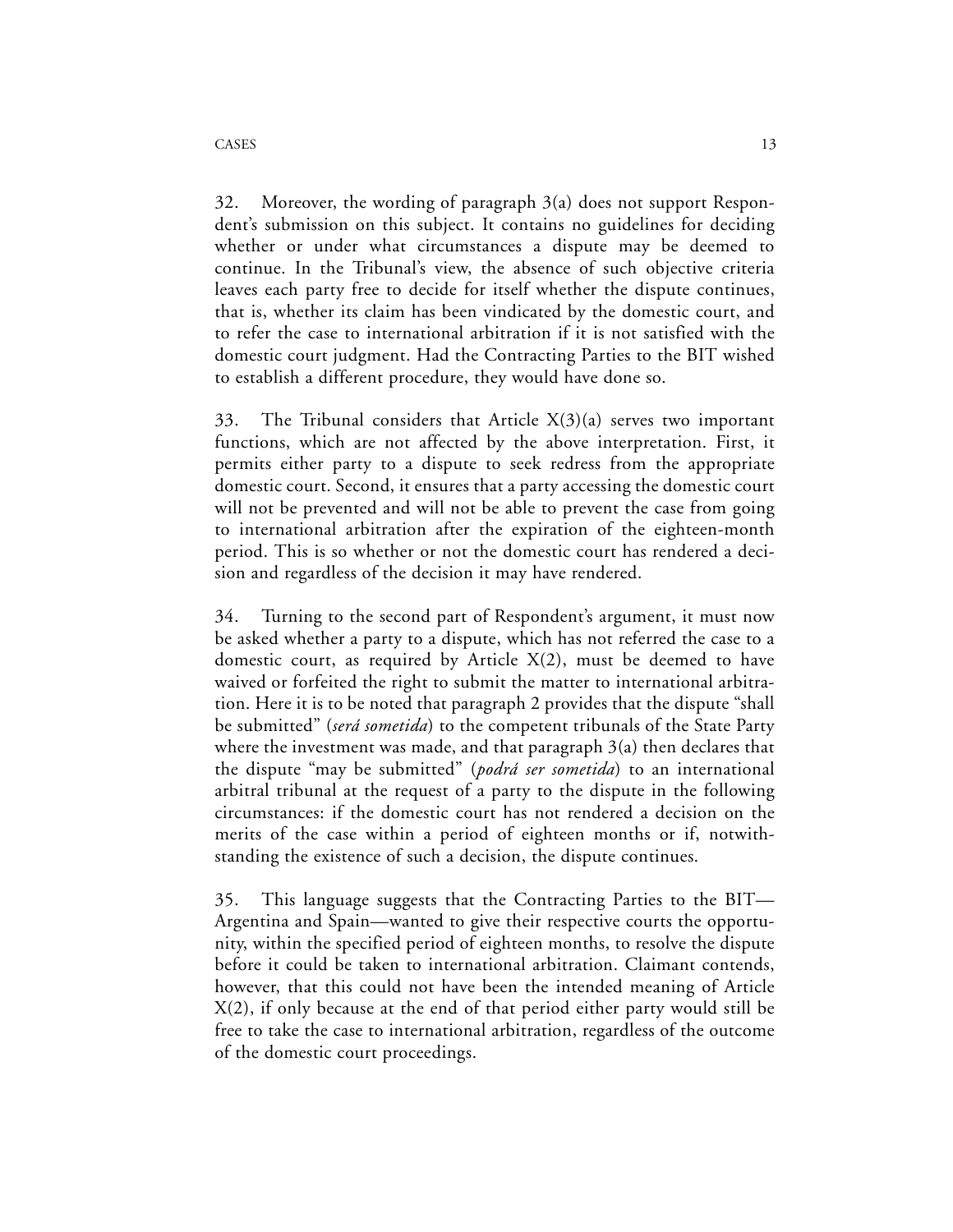36. Had this been the Claimant's sole argument on the issue, the Tribunal would have had to conclude that because the Claimant failed to submit the instant case to Spanish courts as required by Article  $X(2)$  of the BIT, the Centre lacked jurisdiction and the Tribunal lacked competence to hear the case. This is so because Claimant's submission on this point overlooks two important considerations. First, while it is true that the parties would be free to seek international arbitration after the expiration of the eighteen-month period, regardless of the outcome of the domestic court proceeding, they are likely to do so only if they were dissatisfied with the domestic court decision. Moreover, they would certainly not do so if they were convinced that the international tribunal would reach the same decision. In that sense the courts of the Contracting Parties are given an opportunity to vindicate the international obligations guaranteed in the BIT. Given the language of the treaty, this is a role which the Contracting Parties can be presumed to have wished to retain for their courts, albeit within a prescribed time limit. Second, Claimant's interpretation of Article X(2) would deprive this provision of any meaning, a result that would not be compatible with generally accepted principles of treaty interpretation, particularly those of the Vienna Convention on the Law of Treaties.

37. As noted above, had the Claimant's contention regarding Article X(2) stood alone, the Tribunal would have had to reject it. However, in view of the fact that Claimant argues in the alternative that he has the right to rely on the most favored nation clause contained in the BIT, dismissal of the application to the Tribunal without due consideration of this other argument would be premature. The Tribunal will accordingly now address the Claimant's alternative argument.

## *Most Favored Nation Clause*

38. The argument based on the most favored nation clause raises a number of legal issues with which international tribunals are confronted from time to time. As is true of many treaties of this kind, Article IV of the BIT between Argentina and Spain, after guaranteeing a fair and equitable treatment for investors, provides the following in paragraph 2:

"In all matters subject to this Agreement, this treatment shall not be less favorable than that extended by each Party to the investments made in its territory by investors of a third country."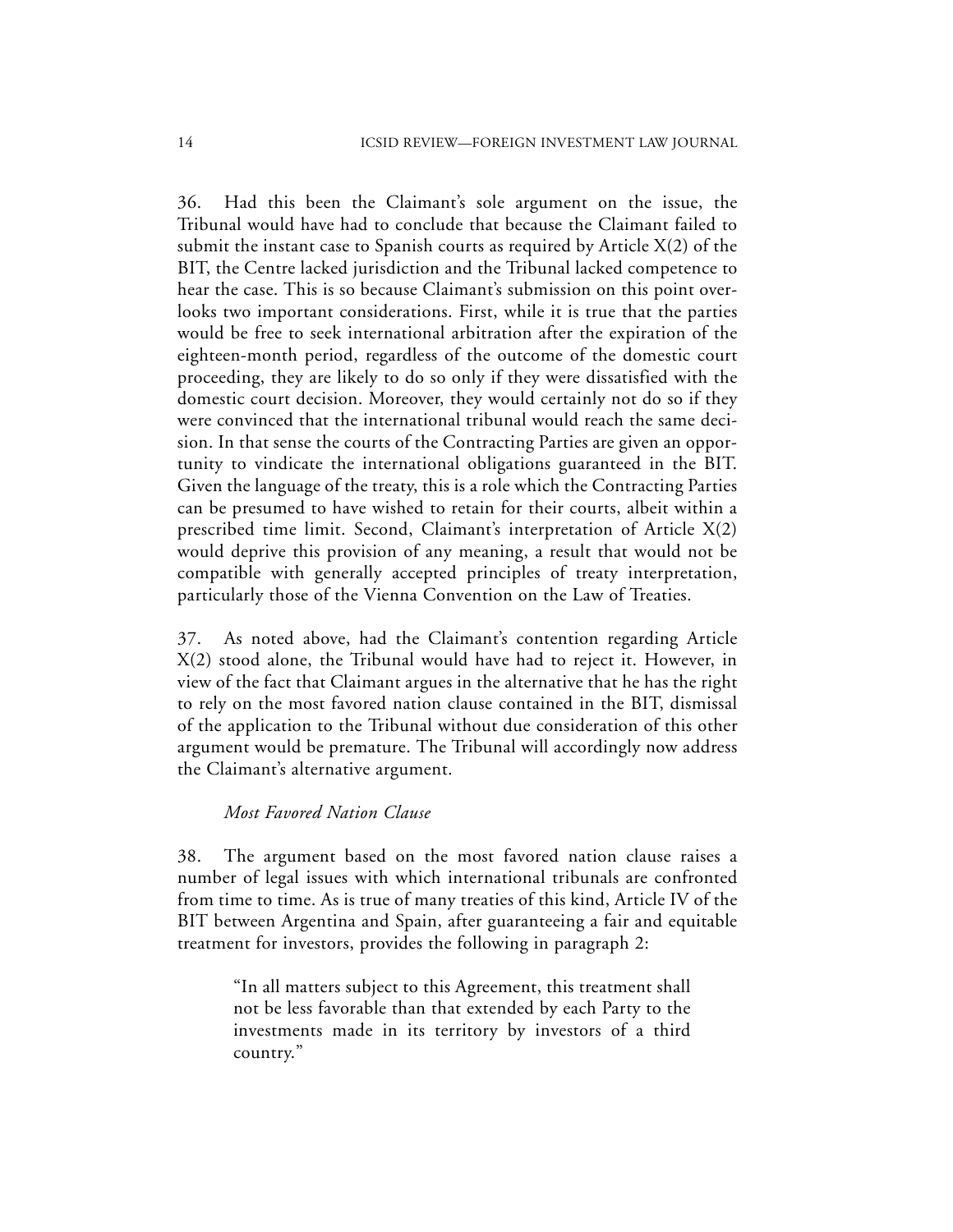39. As noted above, the Argentine-Spain BIT provides domestic courts with the opportunity to deal with a dispute for a period of eighteen months before it may be submitted to arbitration. However, Article 10(2) of the Chile-Spain Bilateral Investment Treaty, imposes no such condition. It provides merely that the investor can opt for arbitration after the sixmonth period allowed for negotiations has expired.

40. Claimant contends, consequently, that Chilean investors in Spain are treated more favorably than Argentine investors in Spain. He argues, accordingly, that the most favored nation clause in the Argentine-Spain BIT gives him the option to submit the dispute to arbitration without prior referral to domestic courts. Claimant submits, in this connection, that although the Argentine-Spain BIT provides for exceptions to the most favored nation treatment, none of these apply to the dispute settlement provisions at issue in the instant case.

41. The Kingdom of Spain rejects these contentions. In its view, the treaties made by Spain with third countries are in respect of Argentina *res inter alios acta* and, consequently, cannot be invoked by the Claimant. Respondent further argues that under the principle *ejusdem generis* the most favored nation clause can only operate in respect of the same matter and cannot be extended to matters different from those envisaged by the basic treaty. In Spain's view, this means that the reference in the most favored nation clause of the Argentine-Spain BIT to "matters" can only be understood to refer to substantive matters or material aspects of the treatment granted to investors and not to procedural or jurisdictional questions.

42. In this respect, Spain has also argued that since it is the purpose of the most favored nation clause to avoid discrimination, such discrimination can only take place in connection with material economic treatment and not with regard to procedural matters. Only if it could be established that resort to domestic tribunals would produce objective disadvantages for the investor would it be possible to argue material effects on the treatment owed. It follows, in the same line of argument, that it would have to be proved that the submission of the dispute to Spanish jurisdiction is less advantageous to the investor than its submission to ICSID arbitration.

43. The arguments outlined above are familiar to international lawyers and scholars. Indeed, many of the issues mentioned have been addressed in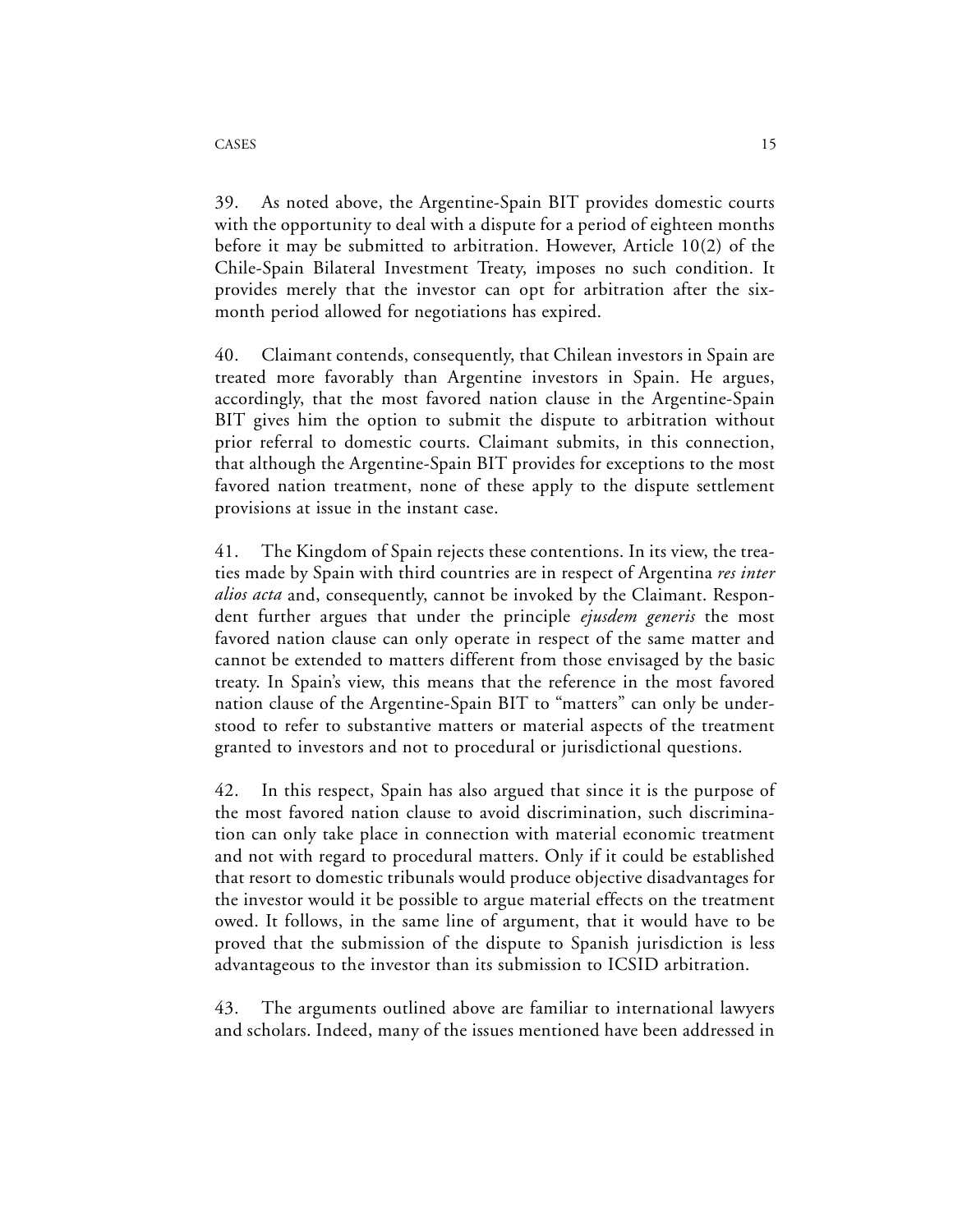the *Anglo-Iranian Oil Company Case (Jurisdiction)*, 7 in the *Case concerning the rights of nationals of the United States of America in Morocco* 8and in the *Ambatielos Case (merits: obligation to arbitrate)*, 9 as well as in the proceedings of the *Ambatielos case* before a Commission of Arbitration.<sup>10</sup>

44. In addressing these issues, it must first be determined which is the basic treaty that governs the rights of the beneficiary of the most favored nation clause. This question was extensively discussed in the *Anglo-Iranian Oil Company Case*, where the International Court of Justice determined that the basic treaty upon which the Claimant could rely was that "containing the most-favored-nation clause".11 The Court then held that:

"It is this treaty which establishes the juridical link between the United Kingdom and a third-party treaty and confers upon that State the rights enjoyed by the third party. A third party treaty, independent of and isolated from the basic treaty, cannot produce any legal effect as between the United Kingdom and Iran: it is *res inter alios acta*".<sup>12</sup>

45. This discussion has practical consequences for the application of the most favored nation clause. For if, as the Tribunal believes, the right approach is to consider that the subject matter to which the clause applies is indeed established by the basic treaty, it follows that if these matters are more favorably treated in a third-party treaty then, by operation of the clause, that treatment is extended to the beneficiary under the basic treaty.

<sup>7</sup> International Court of Justice, *Reports*, 1952, p. 93. See also Sir Gerald Fitzmaurice: *The Law and Procedure of the International Court of Justice, 1951-1954: Points of Substantive Law. Part II*, p. 84.

<sup>8</sup> International Court of Justice, *Reports*, 1952, p. 176.

<sup>9</sup> International Court of Justice, *Reports*, 1953, p. 10. See also generally, *International Law Reports*, 1953, p. 547.

 $10$  Award of the Commission of Arbitration established for the Ambatielos claim between Greece and the United Kingdom, dated March 6, 1956, United Nations: *Reports of International Arbitral Awards,* Vol. XII, 1963, p. 91.

<sup>11</sup> International Court of Justice, *Reports*, 1952, at 109.

 $12$  Ibid., at 109. For a discussion of this and other decisions relating to the most favored nation clause, the writings of authors and the work of the International Law Commission on the subject, see *Yearbook of the International Law Commission*, Vol. II, 1970, p. 199; Vol. II, 1973, p. 97; Vol. II, Part One, 1978, p. 1; Vol. II, Part Two, 1978, p. 7.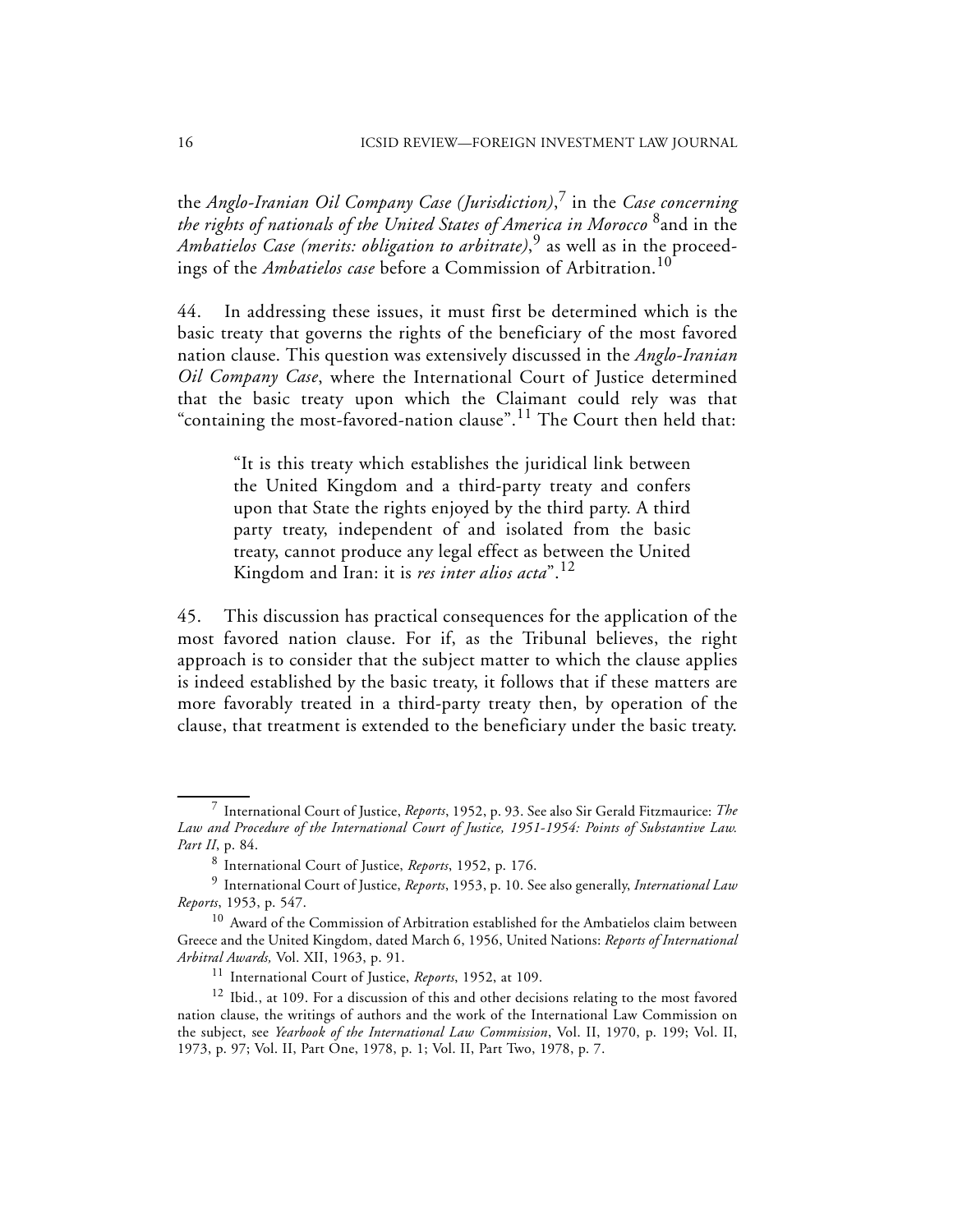If the third-party treaty refers to a matter not dealt with in the basic treaty, that matter is *res inter alios acta* in respect of the beneficiary of the clause.<sup>13</sup>

46. The second major issue concerns the question whether the provisions on dispute settlement contained in a third-party treaty can be considered to be reasonably related to the fair and equitable treatment to which the most favored nation clause applies under basic treaties on commerce, navigation or investments and, hence, whether they can be regarded as a subject matter covered by the clause. This is the issue directly related to the *ejusdem generis* rule.

47. The question was indirectly but not conclusively touched upon in the *Case concerning the rights of nationals of the United States of America in Morocco*. Here, the International Court of Justice was confronted with the question of whether the clause contained in a treaty of commerce could be understood to cover consular jurisdiction as expressed in a third-party treaty. However, the Court did not need to answer the question posed because its main finding was that the treaties from which the United States purported to derive such jurisdictional rights had ceased to operate between Morocco and the third states involved.<sup>14</sup>

48. The issue came into sharp focus in the *Ambatielos case*. Greece contended before the International Court of Justice that her subject— Ambatielos—had not been treated in the English courts according to the standards applied to British subjects and foreigners who enjoyed a most favored nation treatment under treaties in force. Such most favored nation treatment was relied upon as the basis of the claim and the request that the dispute be submitted to arbitration. The Court did not deal with the matter of the most favored nation clause, but this task would be undertaken by the Commission of Arbitration.

49. The Commission of Arbitration, to which the dispute was eventually submitted, subsequently confirmed the relevance of the *ejusdem generis* rule. It affirmed that "the most-favored-nation clause can only attract

<sup>&</sup>lt;sup>13</sup> It was on this basis that the International Court of Justice ruled against the extension of principles of international law envisaged in treaties between Iran and third parties to the United Kingdom, as these principles were unrelated to the basic treaty containing the clause, Judgment cit., supra note 11.

<sup>14</sup> International Court of Justice, *Reports,* 1952, p. 191.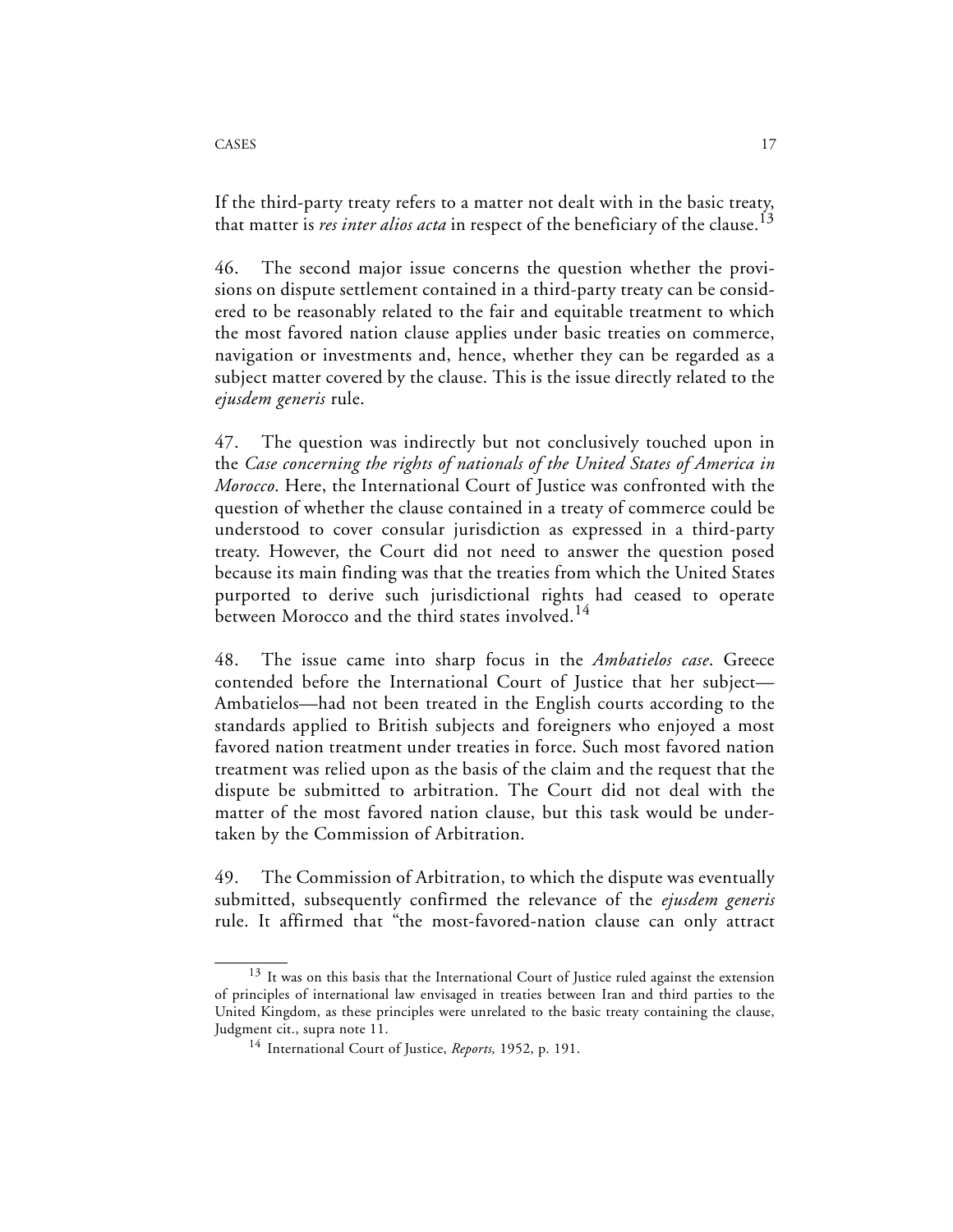matters belonging to the same category of subject as that to which the clause itself relates ".15 However, the scope of the rule was defined in broad terms:

"It is true that the 'administration of justice', when viewed in isolation, is a subject-matter other than 'commerce and navigation', but this is not necessarily so when it is viewed in connection with the protection of the rights of traders. Protection of the rights of traders naturally finds a place among the matters dealt with by treaties of commerce and navigation.

Therefore it cannot be said that the administration of justice, in so far as it is concerned with the protection of these rights, must necessarily be excluded from the field of application of the most-favored-nation clause, when the latter includes 'all matters relating to commerce and navigation'. The question can only be determined in accordance with the intention of the Contracting Parties as deduced from a reasonable interpretation of the Treaty".<sup>16</sup>

50. The Commission accepted the extension of the clause to questions concerning the administration of justice and found it to be compatible with the *ejusdem generis* rule. It concluded that the protection of the rights of persons engaged in commerce and navigation by means of dispute settlement provisions embraces the overall treatment of traders covered by the clause. On the merits of the question, the Commission determined, however, that the third-party treaties relied upon by Greece did not provide for any "privileges, favours or immunities" more extensive than those resulting from the basic treaty and that "accordingly the most-favorednation clause contained in Article X has no bearing on the present dispute...". $^{17}$ 

51. It is in the light of this background that the operation of the most favored nation clause in bilateral investment treaties must now be considered by this Tribunal. In the case *Asian Agricultural Products Limited v. Republic of Sri Lanka*, 18 an ICSID Tribunal had the occasion to examine

<sup>15</sup> United Nations, *Reports of International Arbitral Awards,* 1963, p. 107.

 $16$  Ibid.

<sup>17</sup> Ibid., at 109, 110.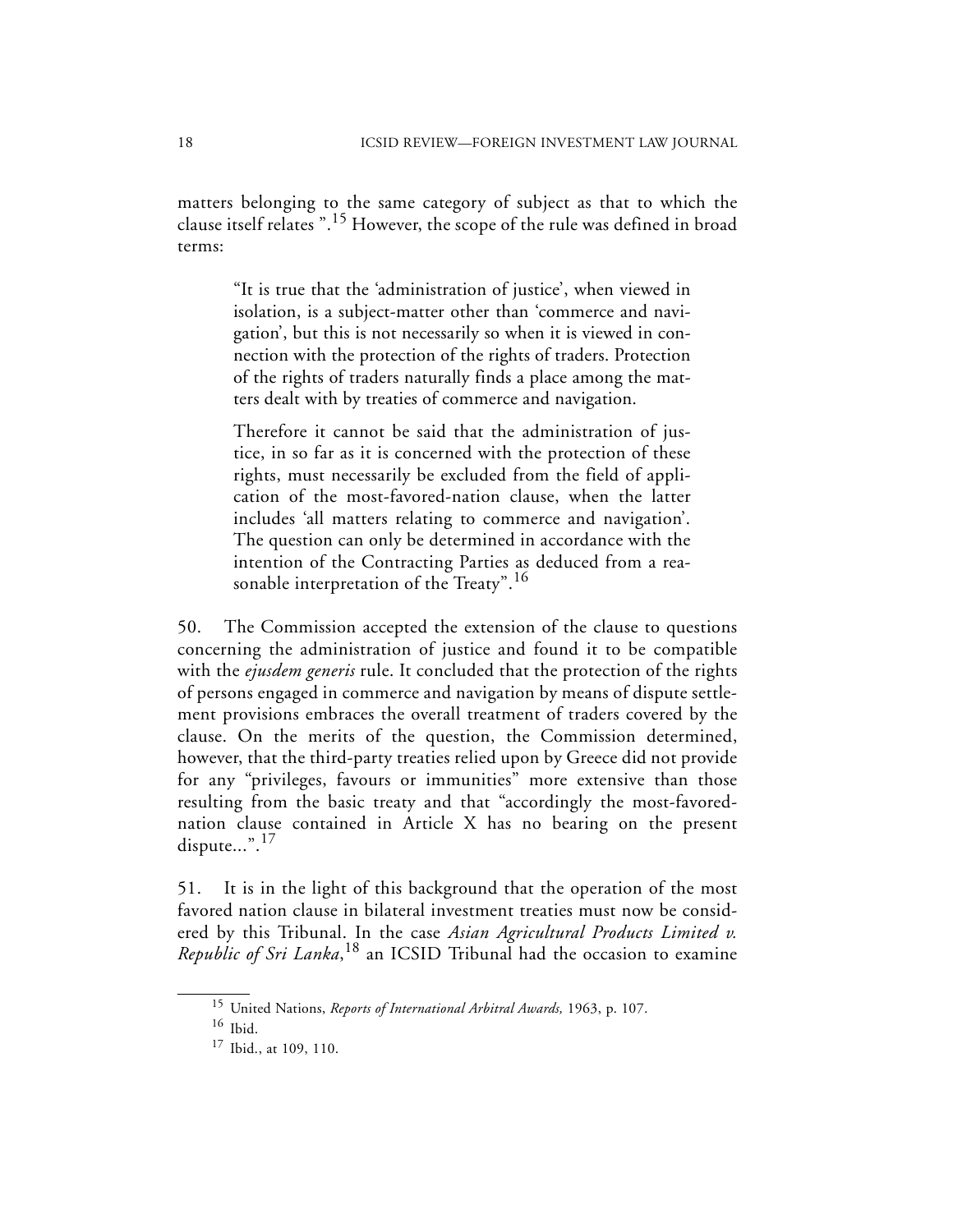the operation of the most favored nation treatment agreed to between Sri Lanka and the United Kingdom in light of the argument that a Sri Lanka-Switzerland treaty contained more favorable provisions on which the investor sought to rely. The provisions discussed, however, were not related to dispute settlement but only to the liability standards under the treaties in question. As in the *Ambatielos* decision rendered by the Commission of Arbitration, the ICSID Tribunal held that "...it is not proven that the Sri Lanka/Switzerland Treaty contains rules more favourable than those provided for under the Sri Lanka/UK Treaty, and hence, Article 3 of the latter Treaty cannot be justifiably invoked in the present case".<sup>19</sup>

52. A number of bilateral investment treaties have provided expressly that the most favored nation treatment extends to the provisions on settlement of disputes. This is particularly the case of investment treaties concluded by the United Kingdom. Thus, Article 3(3) of the Agreement between the United Kingdom and Albania, stipulates: "For the avoidance of doubt it is confirmed that the treatment provided for in paragraphs (1) and (2) above shall apply to the provisions of Articles 1 to 11 of this Agreement".<sup>20</sup> Among the enumerated provisions are the clauses on dispute settlement and the consent to submit to conciliation or arbitration under ICSID. Here it is beyond doubt that the parties intended the most favored nation clause to include dispute settlement in its scope, thereby meeting the test proposed by the *Ambatielos* Commission of Arbitration. Furthermore, the parties included this model clause in the Agreement with the express purpose of "the avoidance of doubt".

53. In other treaties the most favored nation clause speaks of "all rights contained in the present Agreement<sup>"21</sup> or, as the basic Argentine-Spain BIT does, "all matters subject to this Agreement". These treaties do not provide expressly that dispute settlement as such is covered by the clause. Hence, like in the *Ambatielos* Commission of Arbitration it must be estab-

<sup>18</sup> *Asian Agricultural Products Limited v. Republic of Sri Lanka*, ICSID Case NoARB/87/ 3, Award of June 27, 1990, *ICSID Reports,* Vol. 4, p. 246.

<sup>19</sup> Ibid., at 272.

<sup>&</sup>lt;sup>20</sup> Agreement between the United Kingdom and Albania, March 30, 1994. Twelve other agreements made by the United Kingdom, which the Tribunal has examined, contain the same model clause.

<sup>&</sup>lt;sup>21</sup> Agreement between Chile and the Belgian-Luxembourg Economic Union, July 15, 1992, Article 3 (3).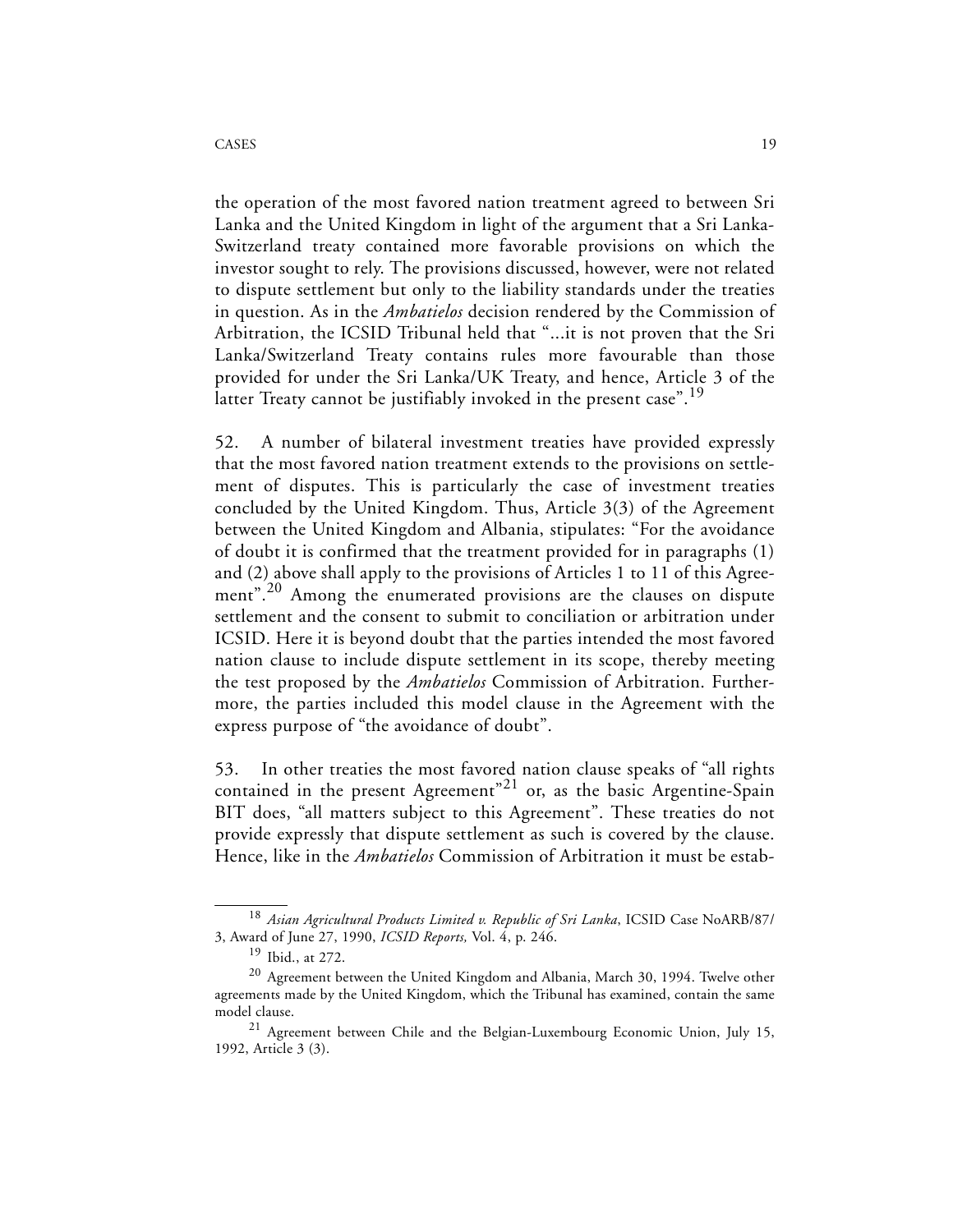lished whether the omission was intended by the parties or can reasonably be inferred from the practice followed by the parties in their treatment of foreign investors and their own investors.

54. Notwithstanding the fact that the basic treaty containing the clause does not refer expressly to dispute settlement as covered by the most favored nation clause, the Tribunal considers that there are good reasons to conclude that today dispute settlement arrangements are inextricably related to the protection of foreign investors, as they are also related to the protection of rights of traders under treaties of commerce. Consular jurisdiction in the past, like other forms of extraterritorial jurisdiction, were considered essential for the protection of rights of traders and, hence, were regarded not merely as procedural devices but as arrangements designed to better protect the rights of such persons abroad.<sup>22</sup> It follows that such arrangements, even if not strictly a part of the material aspect of the trade and investment policy pursued by treaties of commerce and navigation, were essential for the adequate protection of the rights they sought to guarantee.

55. International arbitration and other dispute settlement arrangements have replaced these older and frequently abusive practices of the past. These modern developments are essential, however, to the protection of the rights envisaged under the pertinent treaties; they are also closely linked to the material aspects of the treatment accorded. Traders and investors, like their States of nationality, have traditionally felt that their rights and interests are better protected by recourse to international arbitration than by submission of disputes to domestic courts, while the host governments have traditionally felt that the protection of domestic courts is to be preferred. The drafting history of the ICSID Convention provides ample

<sup>22</sup> See, for example, *Magno Santovincenzo* v. *James F. Egan*, United States Supreme Court, Decision of November 23, 1931, *U.S. Reports*, Vol. 284, p. 30, where it was held that "...the provisions of Article V of the Treaty were of special importance, as they provided for extraterritorial jurisdiction of the United States in relation to the adjudication of disputes. It would thwart the major purpose of the Treaty to exclude from the important protection of these provisions citizens of the United States who might be domiciled in Persia". For this and other domestic decisions concerning the most favored nation clause see International Law Commission, Decisions of national courts relating to the most-favoured-nation clause, Digest prepared by the Secretariat, Doc. A/CN.4/269, *Yearbook of the International Law Commission*, Vol. II, 1973, p. 117.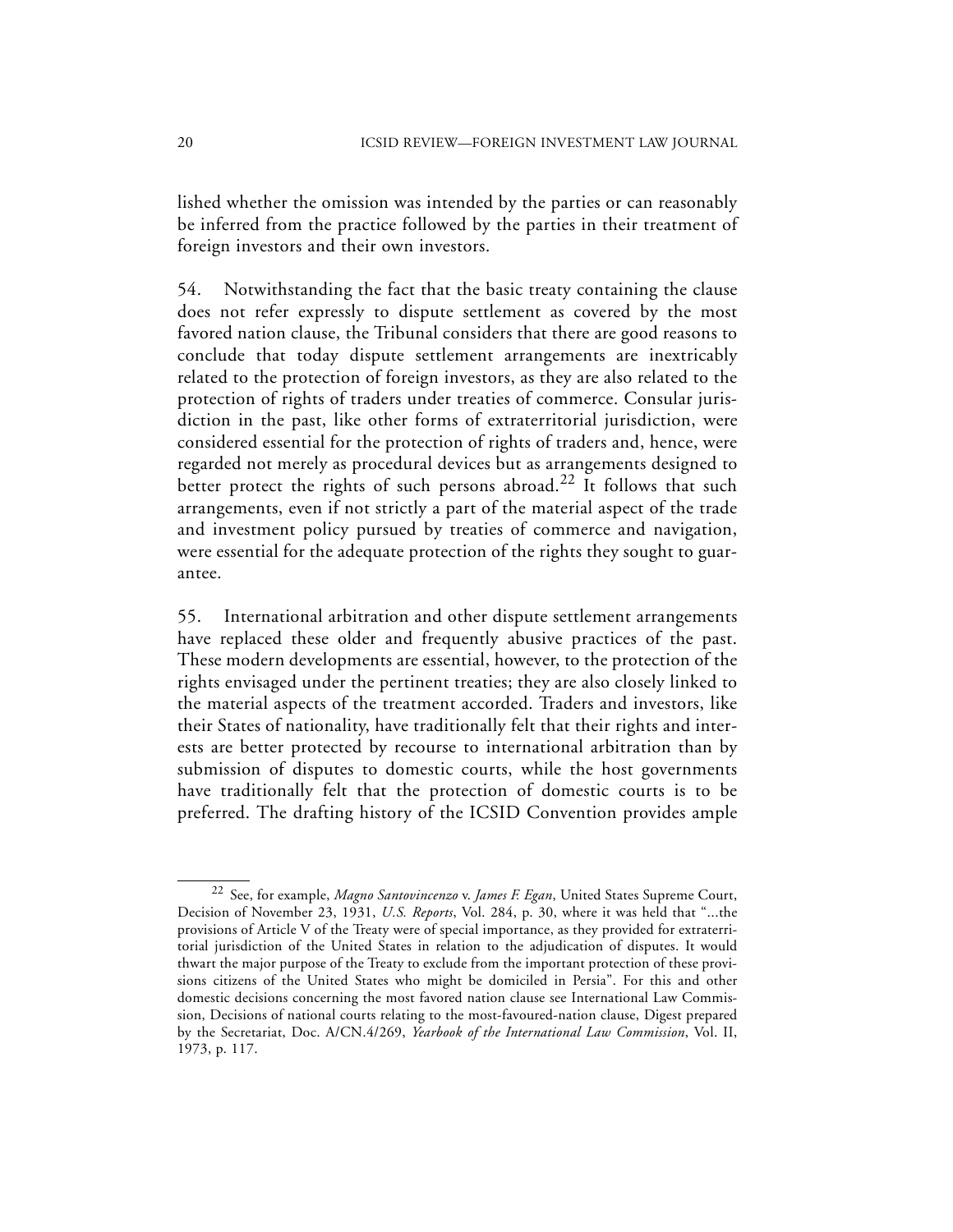evidence of the conflicting views of those favoring arbitration and those supporting policies akin to different versions of the Calvo Clause.<sup>23</sup>

56. From the above considerations it can be concluded that if a thirdparty treaty contains provisions for the settlement of disputes that are more favorable to the protection of the investor's rights and interests than those in the basic treaty, such provisions may be extended to the beneficiary of the most favored nation clause as they are fully compatible with the *ejusdem generis* principle. Of course, the third-party treaty has to relate to the same subject matter as the basic treaty, be it the protection of foreign investments or the promotion of trade, since the dispute settlement provisions will operate in the context of these matters; otherwise there would be a contravention of that principle. This operation of the most favored nation clause does, however, have some important limits arising from public policy considerations that will be discussed further below.

57. The negotiations leading to the Argentine-Spain BIT evidence similar policy conflicts between the capital exporting country and the host country, that is, Spain and Argentina respectively, except that in the present case the roles were later reversed, with Argentina becoming the capital exporter and Spain the host country. The Claimant has convincingly explained that at the time of the negotiations of the Agreement, Argentina still sought to require some form of prior exhaustion of local remedies, while Spain supported the policy of a direct right of submission to arbitration, which was reflected in the numerous agreements it negotiated with other countries at that time. The eventual role the treaty envisaged for domestic courts, involving the submission of the dispute to these courts for a period of time, not amounting to the traditional exhaustion of local remedies requirement as explained above, coupled with ICSID arbitration, was an obvious compromise reached by the parties. Argentina later abandoned its prior policy, and like Spain and Chile, accepted treaty clauses providing for the direct submission of disputes to arbitration following a period of negotiations.

58. The Tribunal has also examined in detail the practice followed by Spain in respect of bilateral investment treaties with other countries. These treaties indicate that Spain's preferred practice is to allow for arbitration,

<sup>23</sup> See generally ICSID: *Analysis of Documents Concerning the Origin and the Formulation of the Convention,* 1970.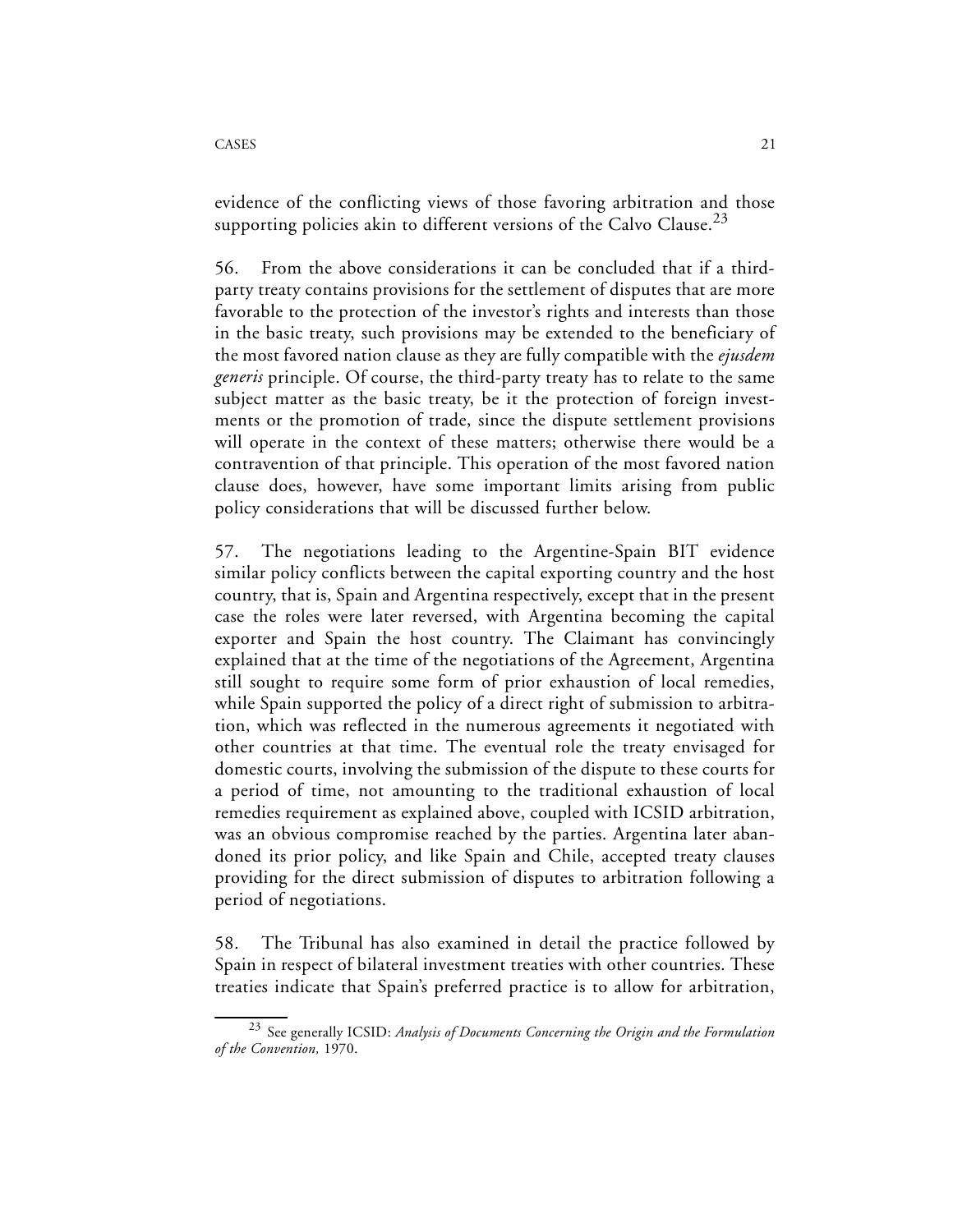following a six-months effort to reach a friendly settlement, which is what the Chile-Spain BIT provides. In most cases there is a choice of arbitration under ICSID, but other options are available as well. This is the situation, for example, with regard to the treaties concluded by Spain with Algeria,  $^{24}$ Chile,<sup>25</sup> Colombia,<sup>26</sup> Cuba,<sup>27</sup> Czechoslovakia,<sup>28</sup> Dominican Republic,<sup>29</sup> Egypt, $^{30}$  El Salvador, $^{31}$  Honduras, $^{32}$  Hungary, $^{33}$  Indonesia (twelve-month direct settlement effort),  $3^3$  Kazajstan,  $3^5$  Republic of Korea,  $3^6$  Lithuania,  $3^7$ Malaysia, $^{38}$  Nicaragua, $^{39}$  Pakistan, $^{40}$  Peru, $^{41}$  Philippines, $^{42}$  Poland $^{43}$  and Tunisia.<sup>44</sup>

59. Spain's treaty practice also shows that in a few cases a six-month or nine-month effort at a direct settlement is followed by arbitration between the Contracting Parties, but not involving the choice of the investor. This is, for example, the case of the treaties with Bolivia, Morocco<sup>46</sup> and the USSR. Only one other treaty, namely that with Uruguay,  $48$  follows the

- Agreement of July 9, 1995.
- Agreement of May 27, 1994.
- Agreement of December 12, 1990.
- Agreement of March 16, 1995.
- Agreement of November 3, 1992.
- Agreement of February 14, 1995.
- Agreement of March 18, 1994.
- Agreement of November 9, 1989.
- Agreement of May 30, 1995.
- Agreement of March 23, 1994.
- Agreement of January 17, 1994.

- Agreement of April 4, 1995.
- Agreement of March 16, 1994.
- Agreement of September 15, 1994.
- Agreement of November 17, 1994.
- Agreement of October 19, 1993.
- Agreement of July 30, 1992.
- Agreement of May 28, 1991.
- Agreement of April 24, 1990.
- Agreement of January 15, 1992.
- Agreement of November 28, 1991.
- Agreement of April 7, 1992.

Agreement of December 23, 1994.

Agreement of October 2, 1991.

Agreement of July 6, 1994.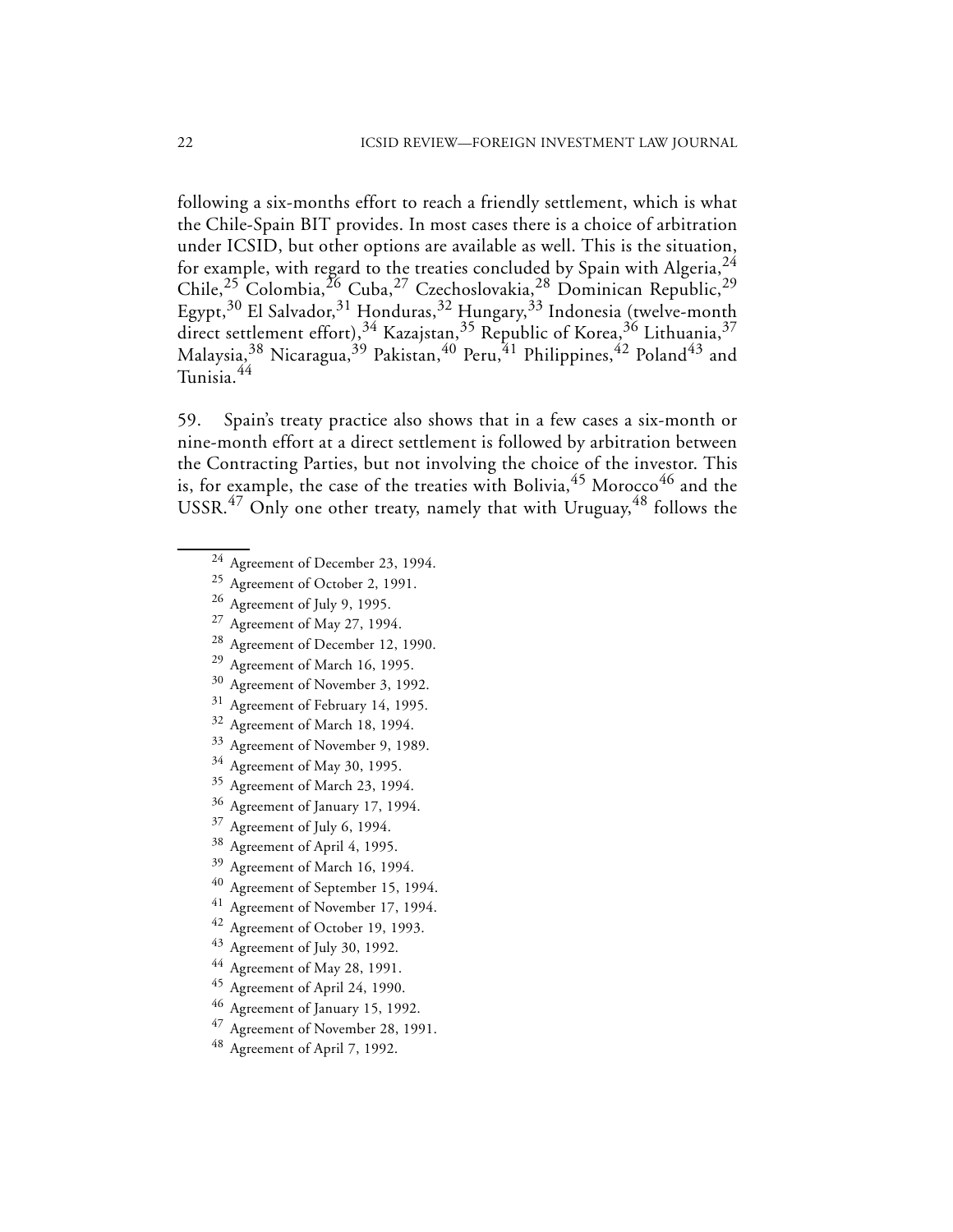#### CASES 23

model of the Argentine-Spain BIT, probably because of the similarity of policies pursued by the two River Plate nations.

60. The Tribunal also notes that of all the Spanish treaties it has been able to examine, the only one that speaks of "all matters subject to this Agreement" in its most favored nation clause, is the one with Argentina. All other treaties, including those with Uruguay and Chile, omit this reference and merely provide that "this treatment" shall be subject to the clause, which is of course a narrower formulation.

61. The Spanish treaty practice is also relevant in connection with another aspect of the clause. Most treaties concluded by Spain have a model clause to the effect that "...Each Party shall guarantee in its territory fair and equitable treatment for the investments made by investors of the other Party...This treatment shall not be less favourable than that extended by each Party to the investments made in its territory by its own investors...".<sup>49</sup> While this clause applies to national treatment of foreign investors, it may also be understood to embrace the treatment required by a Government for its investors abroad, as evidenced by the treaties made to ensure their protection. Hence, if a Government seeks to obtain a dispute settlement method for its investors abroad, which is more favorable than that granted under the basic treaty to foreign investors in its territory, the clause may be construed so as to require a similar treatment of the latter.

62. Notwithstanding the fact that the application of the most favored nation clause to dispute settlement arrangements in the context of investment treaties might result in the harmonization and enlargement of the scope of such arrangements, there are some important limits that ought to be kept in mind. As a matter of principle, the beneficiary of the clause should not be able to override public policy considerations that the contracting parties might have envisaged as fundamental conditions for their acceptance of the agreement in question, particularly if the beneficiary is a private investor, as will often be the case. The scope of the clause might thus be narrower than it appears at first sight.

63. Here it is possible to envisage a number of situations not present in the instant case. First, if one contracting party has conditioned its consent

<sup>49</sup> See, for example, the Algeria-Spain Agreement of December 23, 1994, Article 4.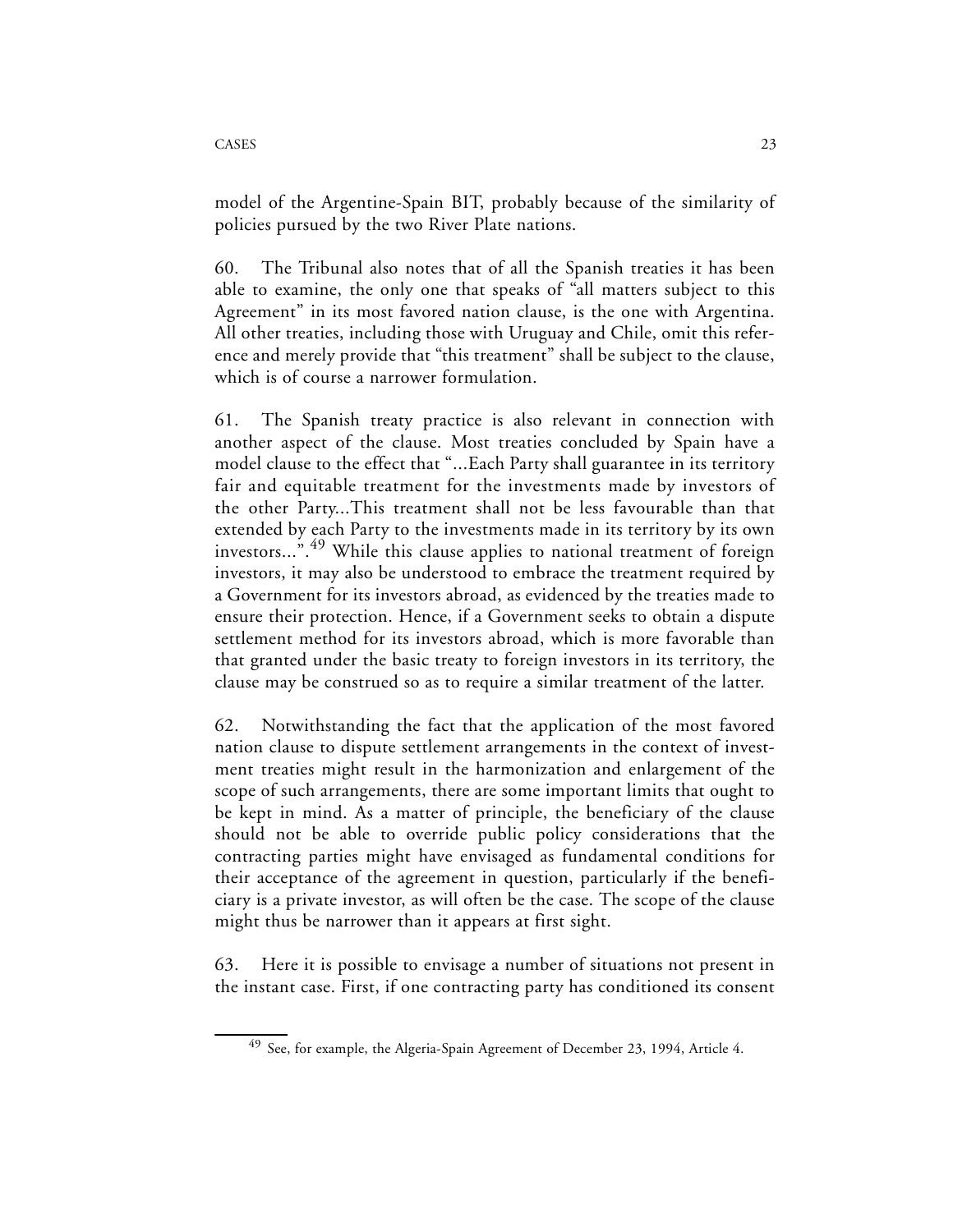to arbitration on the exhaustion of local remedies, which the ICSID Convention allows, this requirement could not be bypassed by invoking the most favored nation clause in relation to a third-party agreement that does not contain this element since the stipulated condition reflects a fundamental rule of international law.<sup>50</sup> Second, if the parties have agreed to a dispute settlement arrangement which includes the so-called fork in the road, that is, a choice between submission to domestic courts or to international arbitration, and where the choice once made becomes final and irreversible,<sup>51</sup> this stipulation cannot be bypassed by invoking the clause. This conclusion is compelled by the consideration that it would upset the finality of arrangements that many countries deem important as a matter of public policy. Third, if the agreement provides for a particular arbitration forum, such as ICSID, for example, this option cannot be changed by invoking the clause, in order to refer the dispute to a different system of arbitration. Finally, if the parties have agreed to a highly institutionalized system of arbitration that incorporates precise rules of procedure, which is the case, for example, with regard to the North America Free Trade Agreement and similar arrangements, it is clear that neither of these mechanisms could be altered by the operation of the clause because these very specific provisions reflect the precise will of the contracting parties. Other elements of public policy limiting the operation of the clause will no doubt be identified by the parties or tribunals. It is clear, in any event, that a distinction has to be made between the legitimate extension of rights and benefits by means of the operation of the clause, on the one hand, and disruptive treaty-shopping that would play havoc with the policy objectives of underlying specific treaty provisions, on the other hand.

64. In light of the above considerations, the Tribunal is satisfied that the Claimant has convincingly demonstrated that the most favored nation clause included in the Argentine-Spain BIT embraces the dispute settlement provisions of this treaty. Therefore, relying on the more favorable arrangements contained in the Chile-Spain BIT and the legal policy adopted by Spain with regard to the treatment of its own investors abroad, the Tribunal concludes that Claimant had the right to submit the instant dispute to arbitration without first accessing the Spanish courts. In the

<sup>50</sup> *The Mavrommatis Palestine Concessions* (Greece v. U.K.), Permanent Court of International Justice, 1924, Series A. No. 2, 12; *Interhandel Case* (Switzerland v. United States of America), International Court of Justice, *Reports 1959,* 27.

<sup>51</sup> See, for example, the Chile-Spain BIT of October 2, 1991, Article 10(2).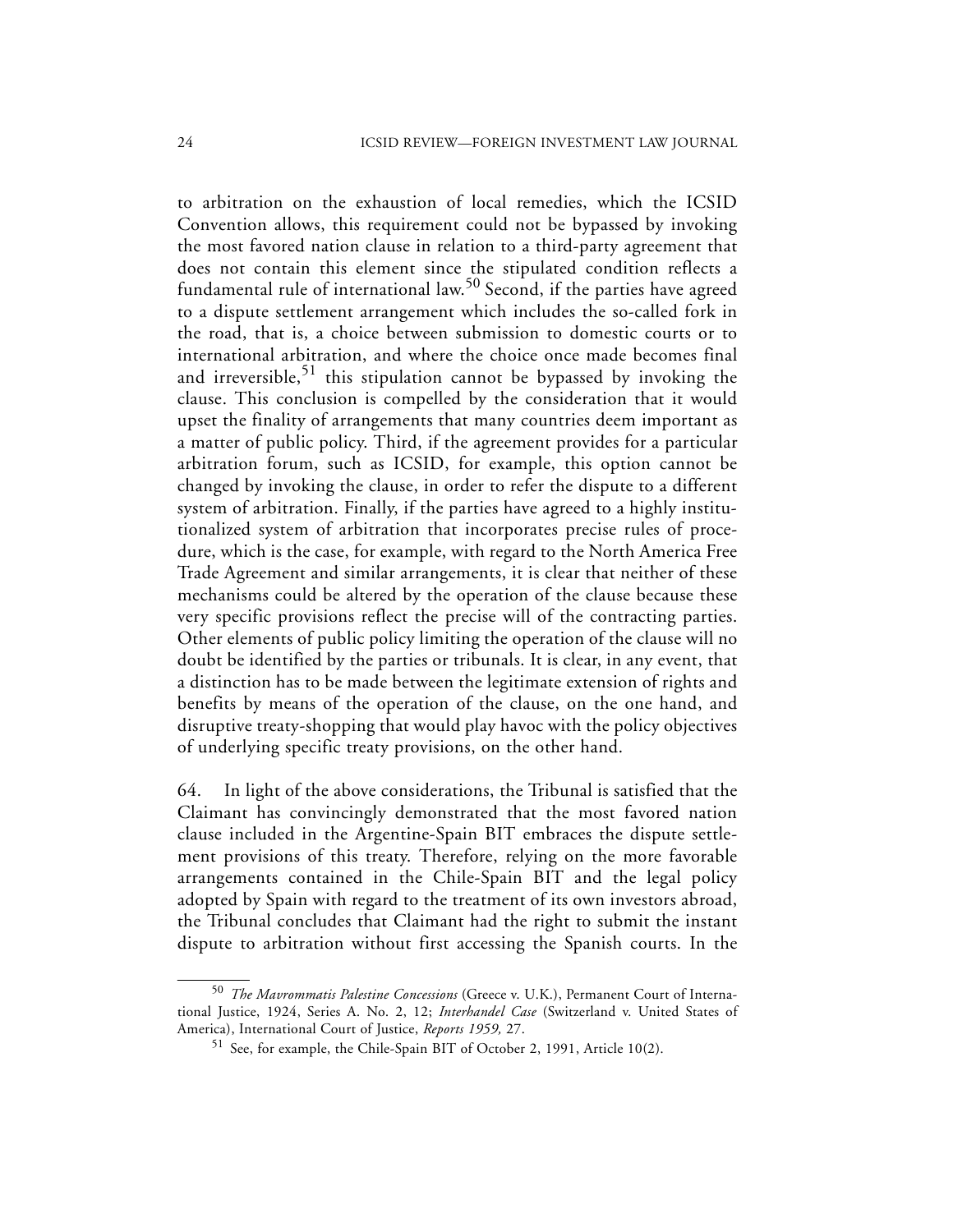#### CASES 25

Tribunal's view, the requirement for the prior resort to domestic courts spelled out in the Argentine-Spain BIT does not reflect a fundamental question of public policy considered in the context of the treaty, the negotiations relating to it, the other legal arrangements or the subsequent practice of the parties. Accordingly, the Tribunal affirms the jurisdiction of the Centre and its own competence in this case in respect of this aspect of the challenge made by the Kingdom of Spain.

### *The Claimant's Standing*

65. The Respondent has also challenged the jurisdiction of the Centre and the Tribunal's competence on a different ground, namely, that the Claimant lacks standing to file this request for arbitration because he is not an investor within the meaning of Article 25(1) of the ICSID Convention. Respondent points out that under Article 25(1), the Centre has jurisdiction only over disputes arising directly out of an investment "between a Contracting State and a national of another Contracting State." Although Claimant is an Argentine national, his claim against the Kingdom of Spain is based, in Respondent's view, on injuries allegedly suffered by EAMSA, a Spanish juridical entity established and largely owned by Claimant. As a Spanish company, EAMSA has a juridical personality separate and distinct from its shareholders. Respondent argues that as long as the company continues to exist *qua* company, a shareholder in Claimant's position has no standing to seek to lift the corporate veil and sue in his personal capacity for damages sustained by the company. According to this view, the Claimant would have only very limited grounds upon which to sue for eventual wrongdoings that might affect him personally, but in any event such acts could not be attributed to the Kingdom of Spain.

66. Claimant emphasizes that he is not bringing this case on behalf of EAMSA. He contends, instead, that he has filed this action in his personal capacity as a foreign (Argentine) investor in the Spanish company (EAMSA) to protect his investment in that company. In support of his arguments, Claimant points, *inter alia*, to Articles I(2) and II(2) of the BIT and argues that these provisions define "investments" broadly in the sense that they cover all types of property and rights to property, including investments made or acquired in the host country.

67. The Tribunal notes that Article 25 of the Convention must be read together with two provisions of the BIT, which are of particular relevance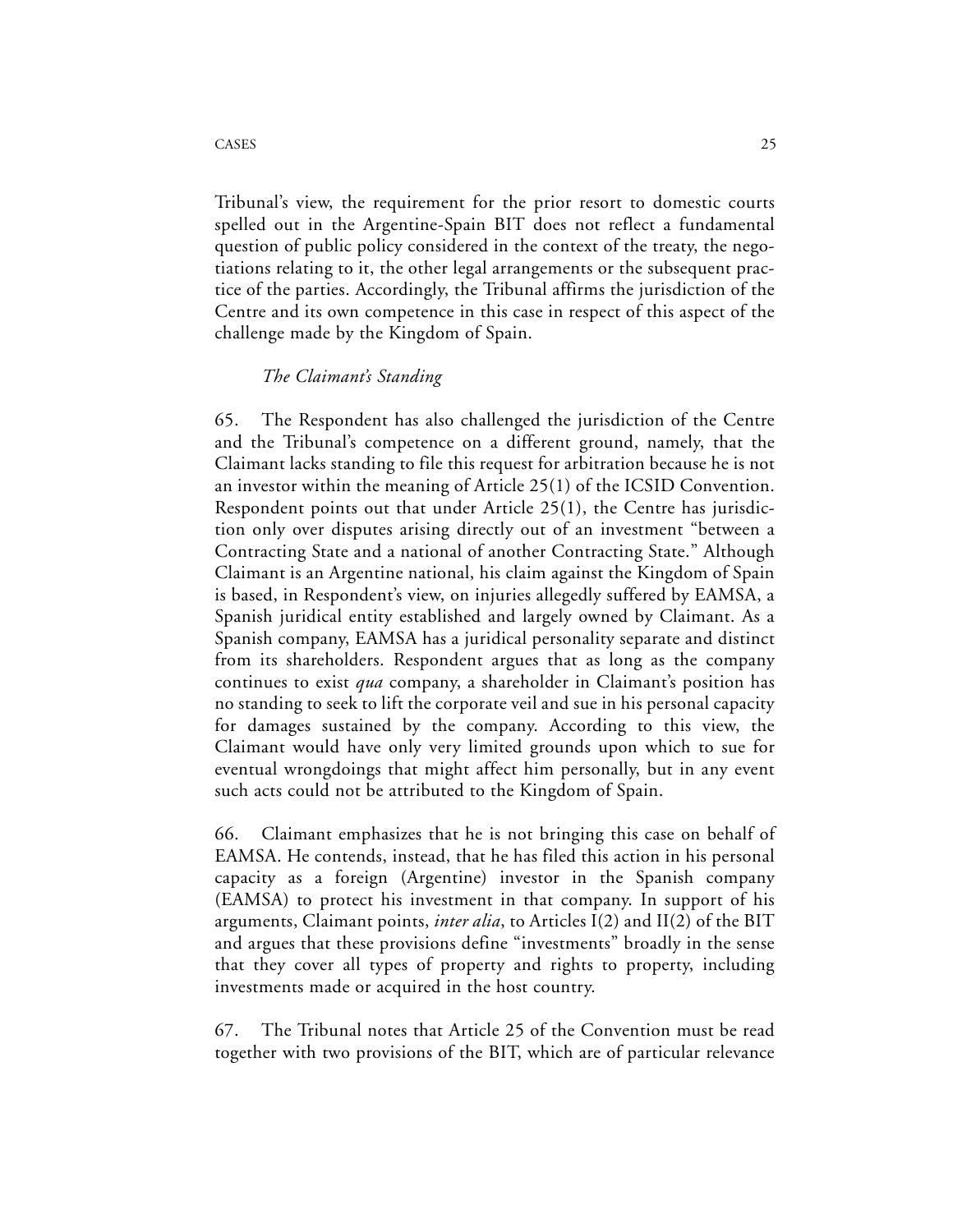in analyzing the above contentions of the parties. The first of these is Article I(2) of the BIT, which reads, in part, as follows:

"The term 'investment' means every kind of asset, such as goods and rights of whatever nature, acquired or made in accordance with the laws of the Contracting Party in whose territory the investment is made, and shall include, in particular though not exclusively, the following: shares in stock or any other form of participation in a company."

The other provision is Article II(2), which stipulates:

"The present Agreement shall apply to capital investments in the territory of one Contracting Party, made in accordance with its legislation prior to the entry into force of the Agreement. However this Agreement shall not apply to disputes or claims originating before its entry into force."

68. These provisions indicate that capital investments are covered by the BIT. They also provide that individuals having the nationality of one of the Contracting Parties, who invest in corporations or similar legal entities created in the territory of the other Contracting Party, are as a general proposition entitled to claim the protection of that treaty. These provisions complement and are consistent with the requirements of Article 25 of the Convention. Claimants' assertions as to his standing to file this case are fully compatible with these stipulations.

69. The foregoing conclusion does not mean that Claimant has in fact proved that he has made out a valid claim for damages sustained by him in his personal capacity. He will have to do that in the proceedings on the merits in order to win his case. At this stage of the proceedings, however, it is enough for him to demonstrate that, if true, his allegations would give him standing to bring this case in his personal capacity.

70. In the Tribunal's view, Claimant has sustained that burden. He is an Argentine investor in a Spanish company, who brings this action ostensibly to protect his investment in that company and for losses incurred by him due to injurious acts he attributes to Respondent. If proved, these facts would entitle Claimant to invoke the protection of the BIT in his personal capacity. (Convention, Art. 25; BIT, Arts. I(2) and II(2)). Accordingly,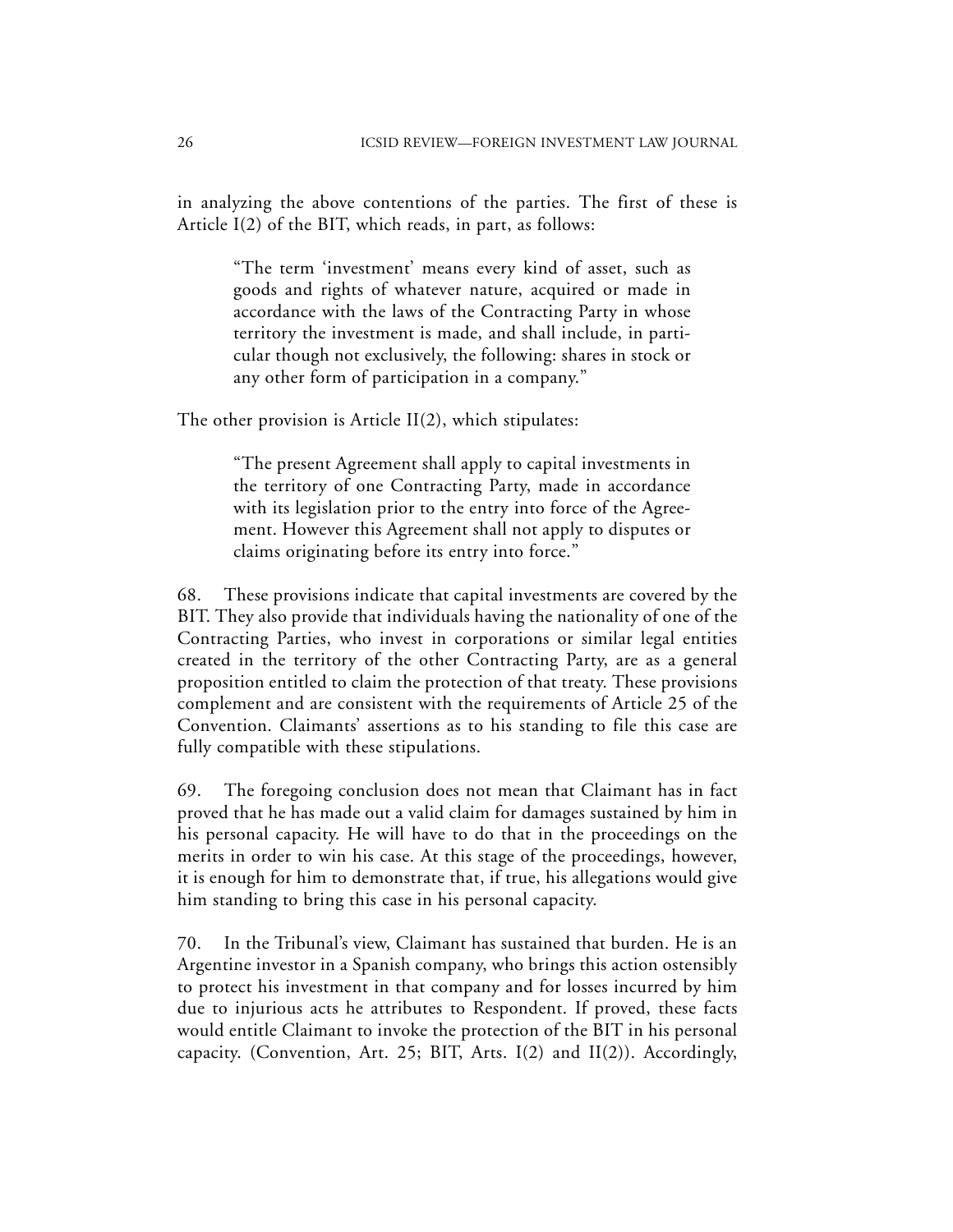Claimant can be said to have made out a *prima facie* case that he has standing to file this case.

#### *SODIGA's Status in the Kingdom of Spain*

71. The Tribunal now turns to the Respondent's contention that the instant dispute is not between the Kingdom of Spain and the Claimant, as alleged by the Claimant, but between the Claimant and the private corporation "Sociedad para el Desarrollo Industrial de Galicia" (SODIGA), with which the Claimant made various contractual dealings.

72. The issue here can be summarized as follows. The Claimant argues that the actions and omissions affecting his investment are attributable to an entity owned and operated by the Kingdom of Spain. SODIGA, the Claimant argues, is not only owned by several State entities, but it is also under the control of the State and operated as an arm of the State for the purposes of the economic development of the region of Galicia. Accordingly, as a State entity, its wrongful acts or omission may be attributed to the State.

73. The Respondent maintains, however, that SODIGA is a private commercial corporation established under the commercial laws of Spain and that, consequently, its activities are those of a private entity. Ownership of part of the shares of SODIGA by State entities, the Respondent argues, does not alter the private commercial character of the corporation nor does it transform SODIGA into a State agency. Its acts or omissions cannot, therefore, be attributed to the State.

74. Under the ICSID Convention, the Centre's jurisdiction extends only to legal disputes arising directly out of an investment between a Contracting State and a national of another Contracting State.<sup>52</sup> Just as the Centre has no jurisdiction to arbitrate disputes between two States, it also lacks jurisdiction to arbitrate disputes between two private entities. Its main jurisdictional feature is to decide disputes between a private investor and a State.<sup>53</sup> However, neither the term "national of another Contracting State" nor the term "Contracting State" are defined in the Convention.

<sup>52</sup> ICSID Convention, Article 25(1).

<sup>53</sup> Aron Broches: "The Convention on the Settlement of Investment Disputes: Some Observations on Jurisdiction", *Columbia Journal of International Law*, Vol. 5, 1966, 263, at 265.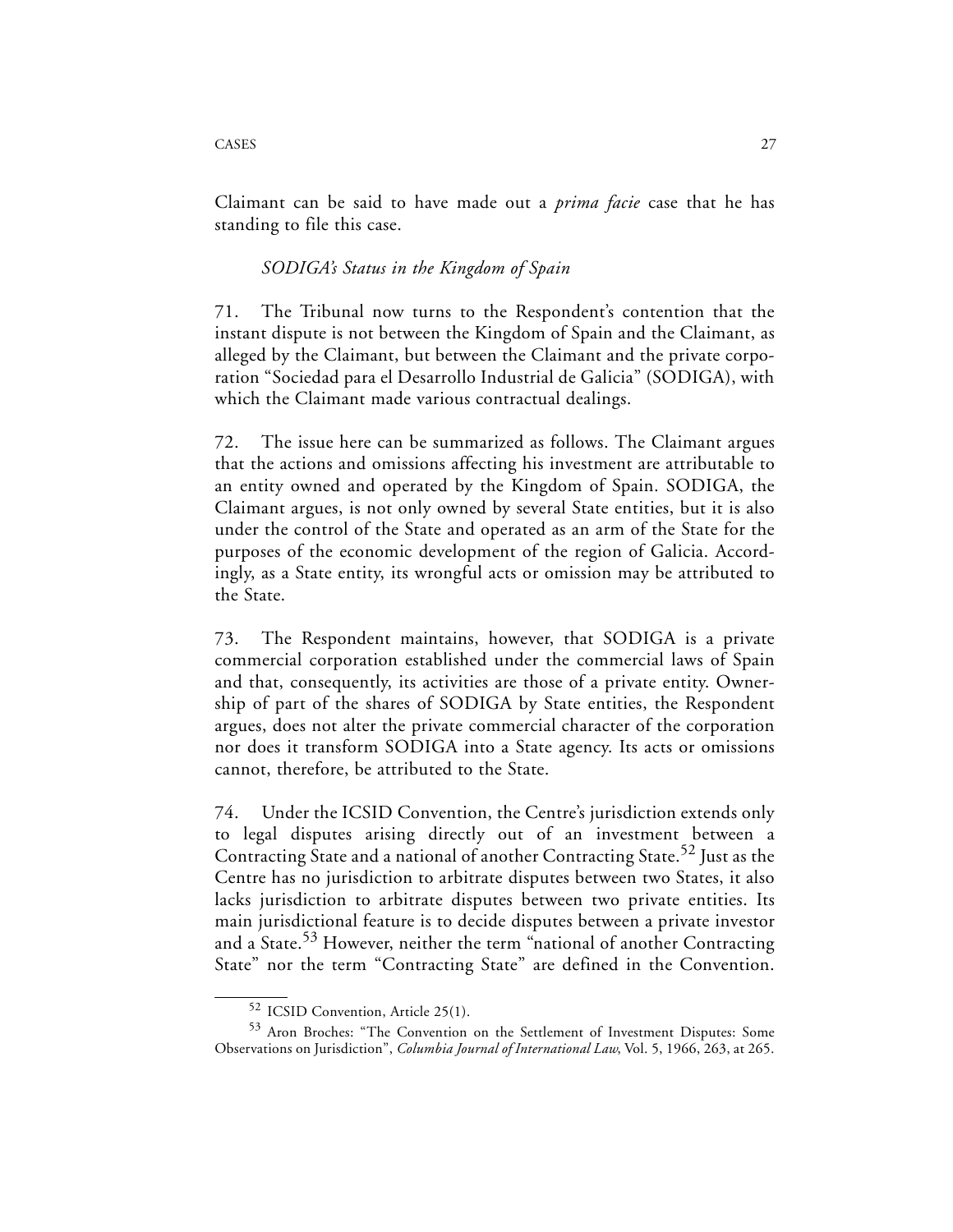Some elements outlined in the Convention in respect of the standing of a constituent subdivision or agency of a Contracting State or the modalities of consent in their respect,  $54$  neither help in this case.  $55$  The Convention contains no criteria dealing with the attribution to the State of acts or omissions undertaken by such State entities, subdivisions or agencies. The Argentine-Spanish BIT does not assist either in this determination. While it speaks of actions of State authorities ("*autoridades de una Parte"*), it does not define the phrase.<sup>56</sup>

75. Accordingly, the Tribunal has to answer the following two questions: first, whether or not SODIGA is a State entity for the purpose of determining the jurisdiction of the Centre and the competence of the Tribunal, and second, whether the actions and omissions complained of by the Claimant are imputable to the State. While the first issue is one that can be decided at the jurisdictional stage of these proceedings, the second issue bears on the merits of the dispute and can be finally resolved only at that stage.

76. Since neither the Convention nor the Argentine-Spanish BIT establish guiding principles for deciding the here relevant issues, the Tribunal may look to the applicable rules of international law in deciding whether a particular entity is a state body. These standards have evolved and been applied in the context of the law of State responsibility. Here, the test that has been developed looks to various factors, such as ownership, control, the nature, purposes and objectives of the entity whose actions are under scrutiny, and to the character of the actions taken. $57$ 

77. The question whether or not SODIGA is a State entity must be examined first from a formal or structural point of view. Here a finding that the entity is owned by the State, directly or indirectly, gives rise to a rebuttable presumption that it is a State entity. The same result will obtain if an entity is controlled by the State, directly or indirectly. A similar

<sup>54</sup> ICSID Convention, Article 25(1) and 25(3). See C. Schreuer: "Commentary on the ICSID Convention. Article 25", *Foreign Investment Law Journal—ICSID Review*, Vol. 11, 1996, 318, at 380-391; Schreuer, loc. cit., supra note 4, at 140-150.

<sup>55</sup> SODIGA is not a party to this case and no designation has been made or consent has been given by Spain to this effect.

<sup>56</sup> Argentine-Spain BIT, Article V.

<sup>57</sup> Ian Brownlie: *System of the Law of Nations. State Responsibility. Part I*, 1983, 132 et seq.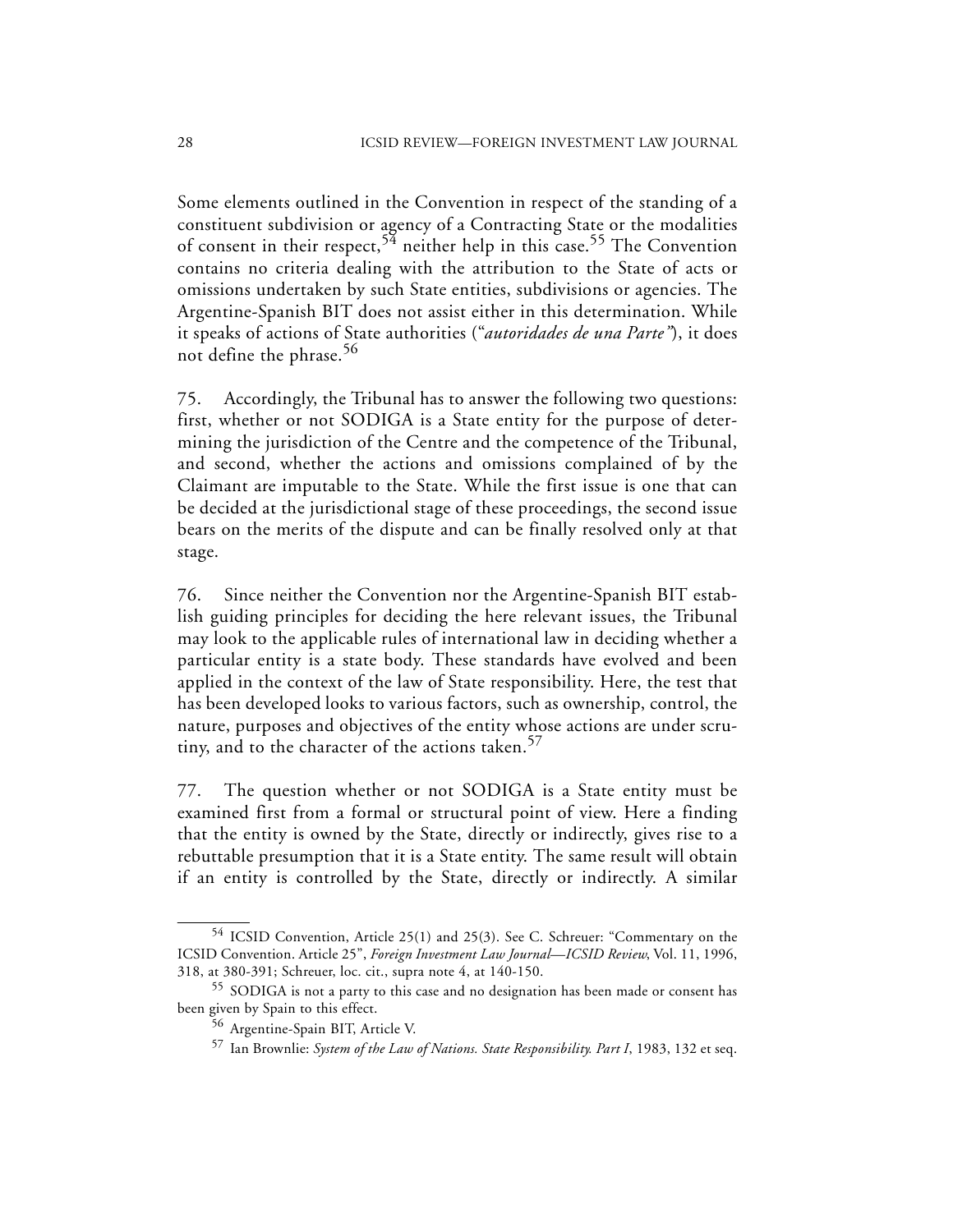presumption arises if an entity's purpose or objectives is the carrying out of functions which are governmental in nature or which are otherwise normally reserved to the State, or which by their nature are not usually carried out by private businesses or individuals.

78. The relevance of these standards is clearer when there is a direct State operation and control, such as by a section or division of a Ministry, but less so when the State chooses to act through a private sector mechanism, such as a corporation (*sociedad anonima*) or some other corporate structure. In any event, a State will not necessarily escape responsibility for wrongful acts or omissions by hiding behind a private corporate veil.<sup>58</sup> Paragraph 2 of Article 7 of the International Law Commission's *Draft Articles on State Responsibility*, supports this position:

> "2. The conduct of an organ of an entity which is not part of the formal structure of the State or of a territorial governmental entity, but which is empowered by the internal law of that State to exercise elements of the governmental authority, shall be considered as an act of the State under international law, provided the organ was acting in such capacity in the case in question.*"* <sup>59</sup>

79. Because of the many forms that State enterprises may take and thus shape the manners of State action, the structural test by itself may not always be a conclusive determination whether an entity is an organ of the State or whether its acts may be attributed to the State. An additional test has been developed, a functional test, which looks to the functions of or role to be performed by the entity.<sup>60</sup> Although, as noted above, neither the ICSID Convention nor the Argentine-Spain BIT define a Contracting State, the drafting history of the Convention does cover an analogous situation: whether mixed economy companies or government-owned corporations may be considered under the definition of a "national of a Contracting State". While recognizing, of course, that definitions of different terms are not usually interchangeable and that, in this case, a "Contracting State" is different from a "national of a Contracting State",

<sup>58</sup> See generally Brownlie, op. cit, supra note 57, at 135-137.

<sup>59</sup> International Law Commission: "Draft Articles on State Responsibility", 1996, *International Legal Materials*, Vol. 37, 1998, 444.

 $60$  Brownlie, op. cit., supra note 57, at 136.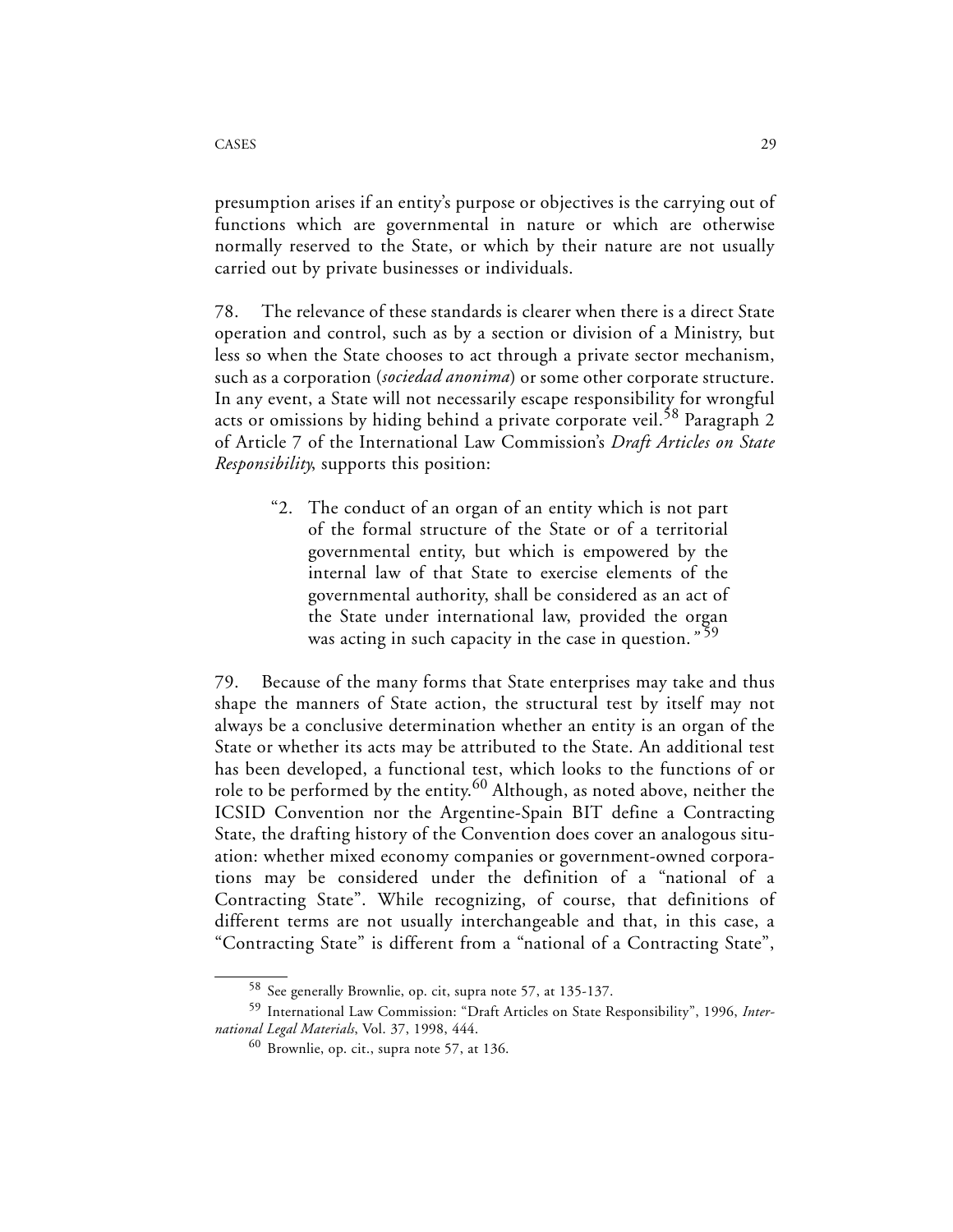there are sufficient similarities which would allow us to utilize jurisprudence developed for one definition in the context of the other. Thus, a determination as to the character of state-owned enterprises in the context of whether it is a "national of a Contracting State", may also be relevant in determining whether a state enterprise may be subsumed within the definition of the term "Contracting Party". In this connection, it is relevant to note, as explained by a leading authority on the Convention, that it would seem that "a mixed economy company or government-owned corporation should not be disqualified as a 'national of another Contracting State' unless it is acting as an agent for the government or is discharging an essentially governmental function".<sup>61</sup>

80. This functional test has been applied, in respect of the definition of a national of a Contracting State, in the recent decision of an ICSID Tribunal on objections to jurisdiction in the case of *Ceskoslovenska Obchodni Banka, A. S.* v. *the Slovak Republic*. 62 Here it was held that the fact of State ownership of the shares of the corporate entity was not enough to decide the crucial issue of whether the Claimant had standing under the Convention as a national of a Contracting State as long as the activities themselves were "essentially commercial rather than governmental in nature".<sup>63</sup> By the same token, a private corporation operating for profit while discharging essentially governmental functions delegated to it by the State could, under the functional test, be considered as an organ of the State and thus engage the State's international responsibility for wrongful acts.

81. It is difficult to determine, *a priori*, whether these various tests and standards need necessarily be cumulative. It is likely that there are circumstances when they need not be. Of course, when all or most of the tests result in a finding of State action, the result, while still merely a presumption, comes closer to being conclusive.

<sup>61</sup> Aron Broches: "The Convention on the Settlement of Investment Disputes Between States and Nationals of Other States", *Recueil des Cours de l'Academie de Droit International,* 1972, at 355.

<sup>62</sup> *Ceskoslovenska Obchodni Banka, A. S.* v. *the Slovak Republic*, ICSID Case No. ARB/97/ 4, Decision on Objections to Jurisdiction, May 24, 1999, *ICSID Review—Foreign Investment Law Journal,* Vol. 14, 1999, at 250.

<sup>63</sup> Ibid., par. 20.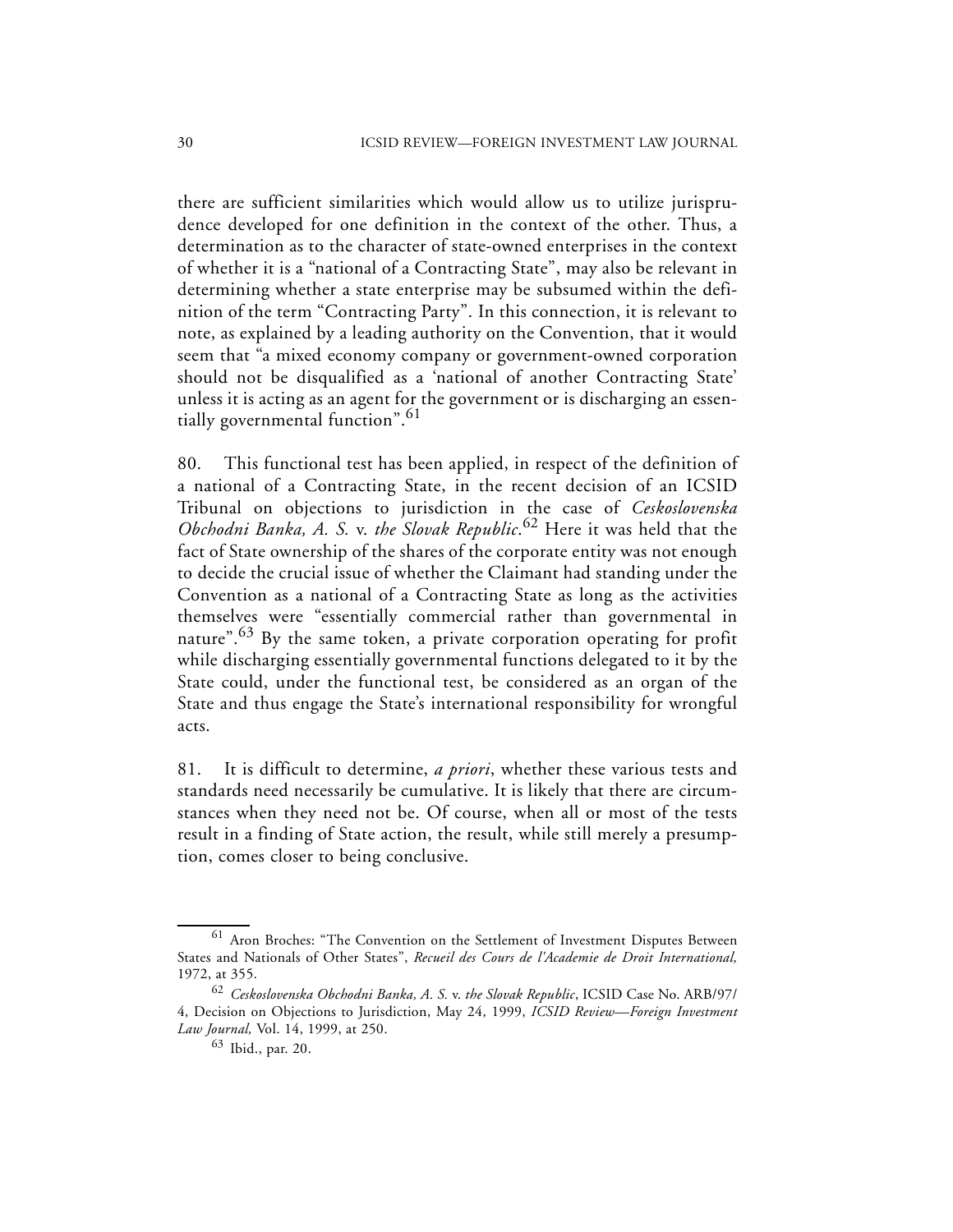82. The Tribunal is also of the view that a domestic determination, be it legal, judicial or administrative, as to the juridical structure of an entity undertaking functions which may be classified as governmental, while it is to be given considerable weight, is not necessarily binding on an international arbitral tribunal. Whether an entity is to be regarded as an organ of the State and whether this might ultimately engage its responsibility, is a question of fact and law to be determined under the applicable principles of international law.<sup>64</sup>

83. In the light of these considerations, the Tribunal notes, first, that SODIGA was created by a decree issued by the Ministry of Industry (*Ministerio de Industria*) which authorized the National Institute for Industry (*Instituto Nacional de Industria*), a national State agency, to establish SODIGA. The characterization of the Ministry and the Institute as State entities is not disputed in this case. Furthermore, in spite of the fact that the government chose to create SODIGA in the form of a private commercial corporation, it did so by providing that the Instituto Nacional de Industria would own no less than 51% of the capital. In fact, as of December 31, 1990, the percentage of governmentally owned capital of SODIGA had increased to over 88%, including the stock holdings of the Xunta de Galicia, also a state entity in charge of the executive power in the Autonomous Community of Galicia,  $65$  several savings and loans associations (*cajas de ahorros*), other regional development agencies and the Banco Exterior de España.

84. However, the intent of the State to create still another a corporate entity, particularly one which is intended to operate in the private sector, even if State owned, is not sufficient to raise the presumption of an entity being an organ of the State. More is required in terms of the functional test discussed above.

85. In this instance, however, it is clear from the background leading to the establishment of SODIGA that the intent of the Government of Spain was to create an entity to carry out governmental functions. In fact, the proposal to create SODIGA originated in the *Ministerio de Industria*; its

<sup>64</sup> Brownlie, op. cit., supra note 57, at 136. See also International Law Commission, Draft Articles cit., supra note 59, Article 4.

<sup>65</sup> The Xunta is defined as the collegiate body of the Government of Galicia. See http:// galicia97.vieiros.com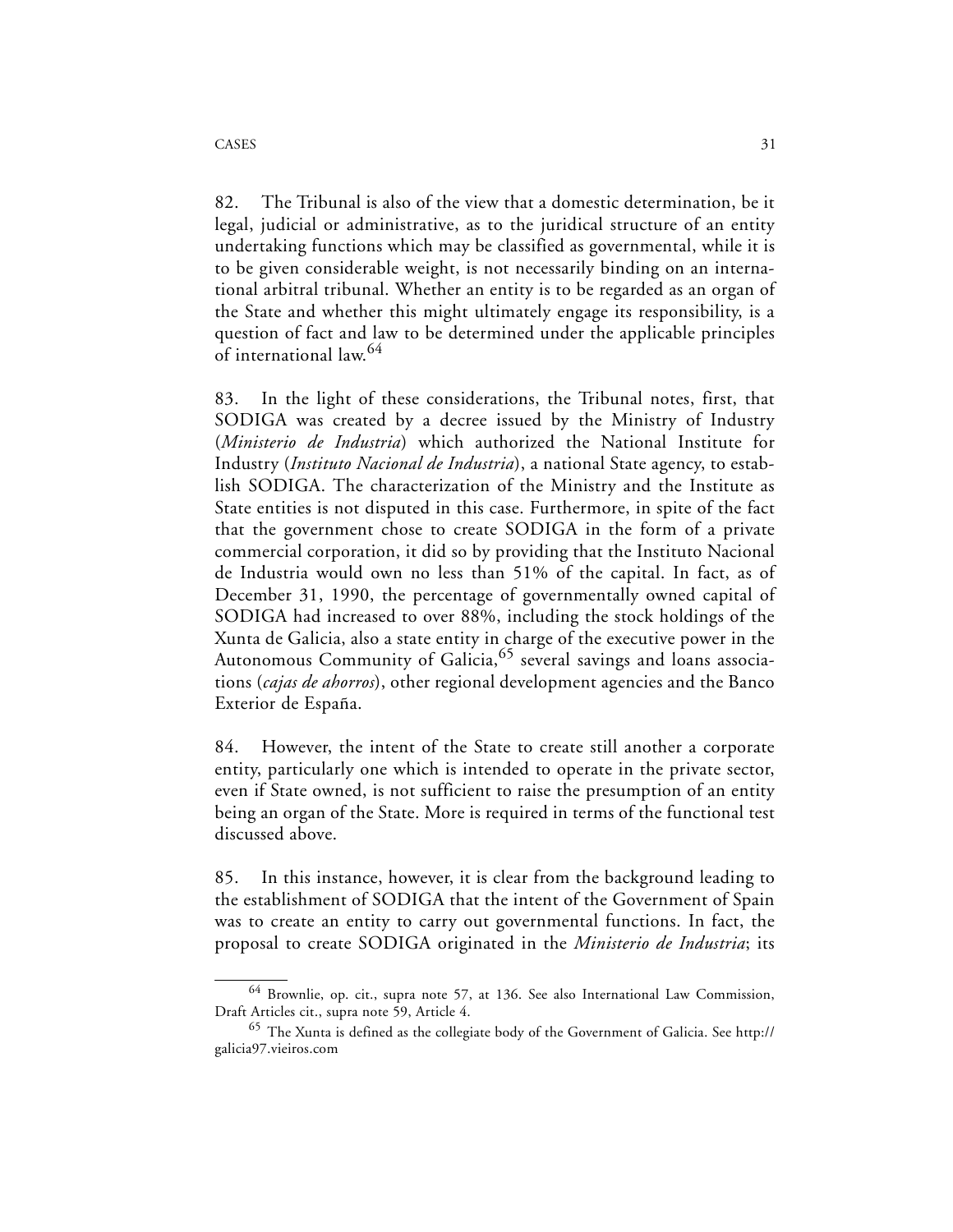creation was vetted and approved by the Ministry of Finance (*Ministerio de Hacienda*); and its creation was discussed and approved at a meeting of the Council of Ministers (*Consejo de Ministros*), one of the highest policy organs of the Government of Spain.<sup>66</sup> The participation of these government bodies in the creation of SODIGA points to the fact that it was established to carry out governmental functions in the field of regional development.

86. This intention is evidenced, for example, in the preamble to the decree. It declares that one of the purposes for SODIGA's creation is the promotion of regional industrial development of the Autonomous Region of Galicia. (". . . *[S]e considera urgente la constitucion de una Sociedad que, con la finalidad especifica de impulsar el desarrollo industrial de Galicia,. . ."*). Furthermore, it can be seen that it was the intent of the Government of Spain to utilize SODIGA as an instrument of State action. Among its functions was the undertaking of studies for the introduction of new industries into Galicia, seeking and soliciting such new industries, investing in new enterprises, processing loan applications with official sources of financing, providing guarantees for such loans, and providing technical assistance. Moreover, either through the *Instituto Nacional de Industria* or directly, SODIGA was charged with providing subsidies and offering other inducements for the development of industries. Many of these objectives and functions are by their very nature typically governmental tasks, not usually carried out by private entities, and, therefore, cannot normally be considered to have a commercial nature.

87. While it is possible that the Spanish State could have out-sourced such development activities to a private, non-governmental, corporate entity, this was not the case here. But, as explained above, even if it had been the case, under the functional test this would not have necessarily delinked the Spanish State from the entity as its functions would have been delegated by the State and they could still be government functions in the light of international law.

88. Many countries besides Spain have created regional development agencies. These agencies have been created around the world and operate as governmental entities, whether in the form of direct State agencies, terri-

<sup>66</sup> Decreto 2182/1972, *Boletin Oficial del Estado*, No. 197, August 17, 1972, p. 1536.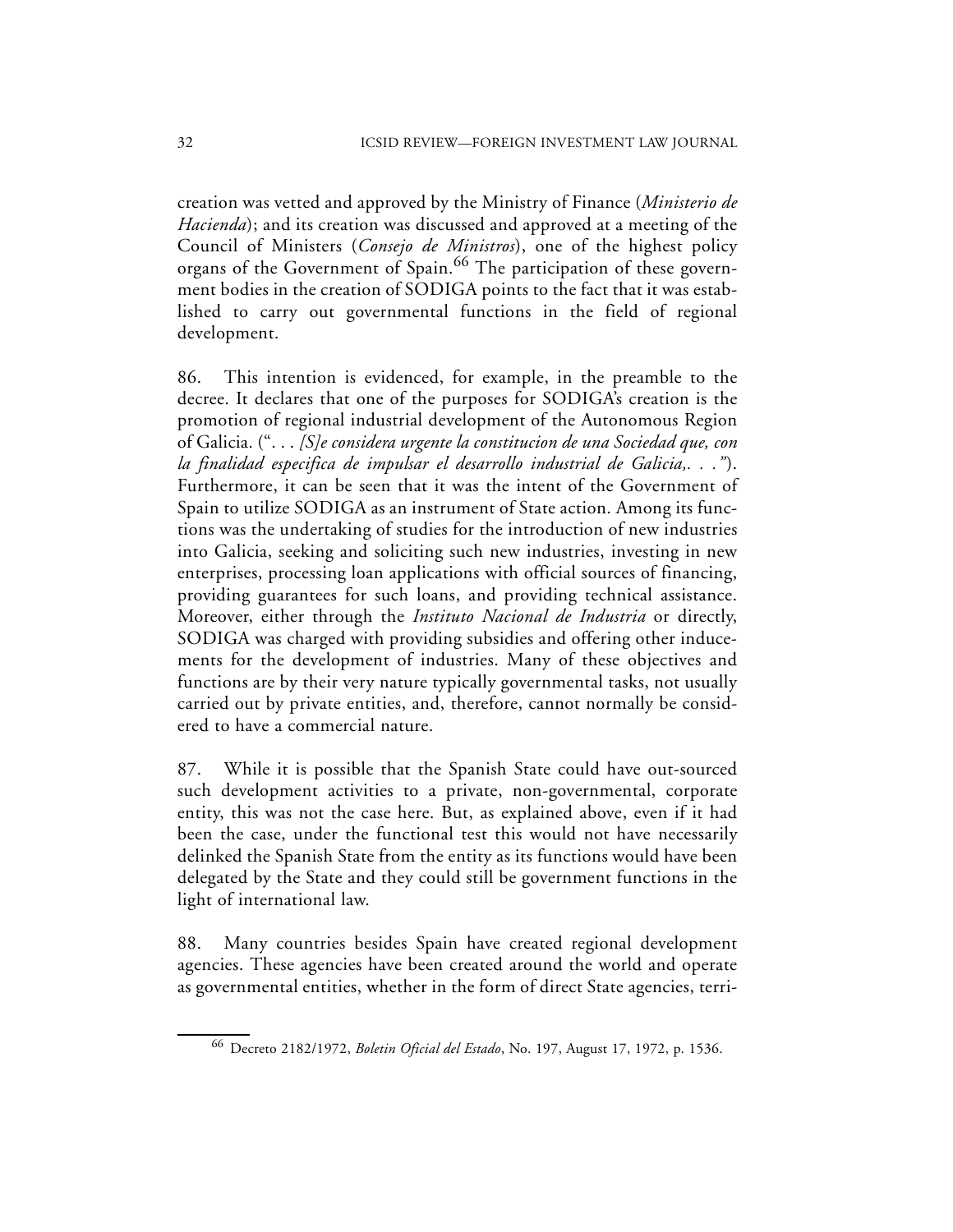torial or regional agencies or, as in the case of SODIGA, as corporations. It is relevant to note, in this connection, that the World Bank has established an office, the Foreign Investment Advisory Service (FIAS), one of whose functions is to provide technical assistance and consulting services to governments to assist with the creation and operation of industrial and other development organizations.

89. In view of the fact that SODIGA meets both the structural test of State creation and capital ownership and the functional test of performing activities of a public nature, the Tribunal concludes that the Claimant has made out a *prima facie* case that SODIGA is a State entity acting on behalf of the Kingdom of Spain. Whether SODIGA is responsible for the specific acts and omissions complained of, whether they are wrongful, whether all these acts or omissions always were governmental rather than commercial in character, and, hence, whether they can be attributed to the Spanish State, are questions to be decided during the proceedings on the merits of the case.

### *Time of the Dispute*

90. A last challenge of the Respondent to the jurisdiction of the Centre and the competence of the Tribunal rests on the argument that the alleged dispute originates in its view before the entry into force of the BIT between Argentina and Spain. This argument is in turn connected with the issue of the existence of a dispute and whether it qualifies as a legal dispute, but these other aspects belong also to the merits of the claim.

91. Article II(2) of the Argentine-Spain BIT provides in part: "However, this agreement shall not apply to disputes or claims originating before its entry into force."

92. The Argentine-Spain BIT entered into force on September 28, 1992, and because of the Claimant's argument about the relevance of the mostfavored-nation clause in respect of the Chile-Spain BIT, the Kingdom of Spain also argues that the latter treaty only entered into force on March 29, 1994. Accordingly, Spain submits that for the Centre to have jurisdiction the dispute should originate after this last date or, in any event, after the date of entry into force of the Argentine-Spain BIT. Considering that the Claimant relies on facts and events that took place as early as 1989 and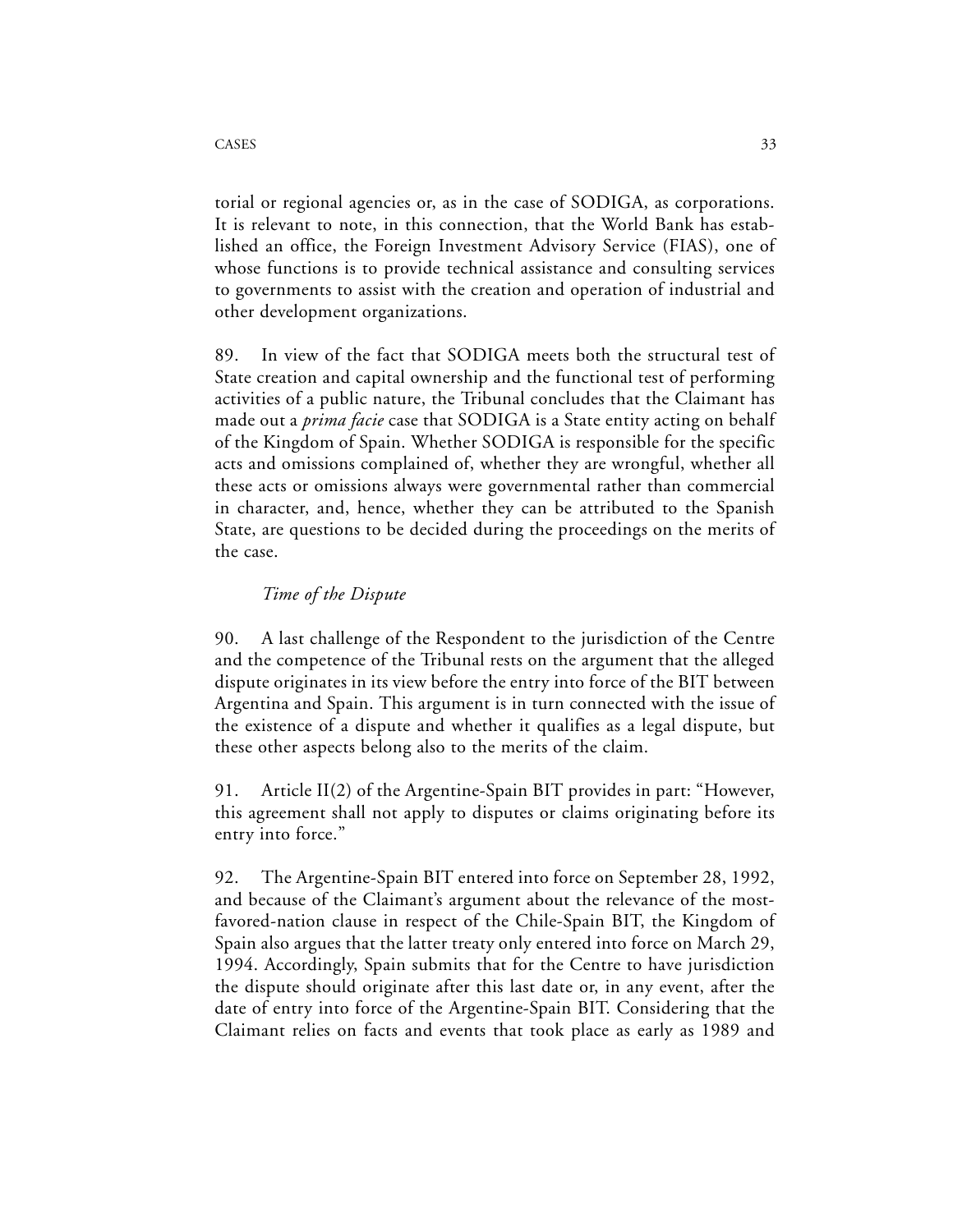throughout 1990, 1991, and the first part of 1992, Spain contends that the BIT does not apply to the dispute.

93. The Claimant rejects this view on the ground that a "dispute" arises when it is formally presented as such, and this happened only after both the Argentine-Spain and the Chile-Spain BIT had entered into force. He contends, moreover, that before the dispute can be deemed to have arisen, there may have been disagreements and differences of opinion between the parties, but these events do not amount to a dispute as this concept is understood in international and domestic law.

94. These differing views of the parties as to the meaning of a dispute and when it becomes identified or recognized as such, are quite common in ICSID and other arbitral or judicial proceedings.<sup>67</sup> The International Court of Justice has defined a dispute on various occasions by declaring that it is "a disagreement on a point of law or fact, a conflict of legal views or interests between parties."68 It has been rightly commented in this respect that the "dispute must relate to clearly identified issues between the parties and must not be merely academic...The dispute must go beyond general grievances and must be susceptible of being stated in terms of a concrete claim".<sup>69</sup>

95. In the present case it is quite clear, as the Kingdom of Spain has argued, that the events on which the parties disagreed began as early as 1989. Issues such as budget estimates, requirements of environmental impact assessment, disinvestment, and other, were indeed discussed during the period 1989-1992. But this does not mean that a legal dispute as defined by the International Court of Justice can be said to have existed at the time.

96. The Tribunal notes in this respect that there tends to be a natural sequence of events that leads to a dispute. It begins with the expression of a disagreement and the statement of a difference of views. In time these

<sup>67</sup> *AGIP* v. *Congo*, ICSID Case ARB/77/1, Award of November 30, 1979, *ICSID Reports,* Vol. 1, 306.

<sup>68</sup> International Court of Justice: *Case concerning East Timor*, *ICJ Reports 1995,* 90, para. 22, with reference to earlier decisions of both the Permanent Court of International Justice and the International Court of Justice.

<sup>&</sup>lt;sup>69</sup> C. Schreuer, loc. cit., (1996), supra note 54, at 337.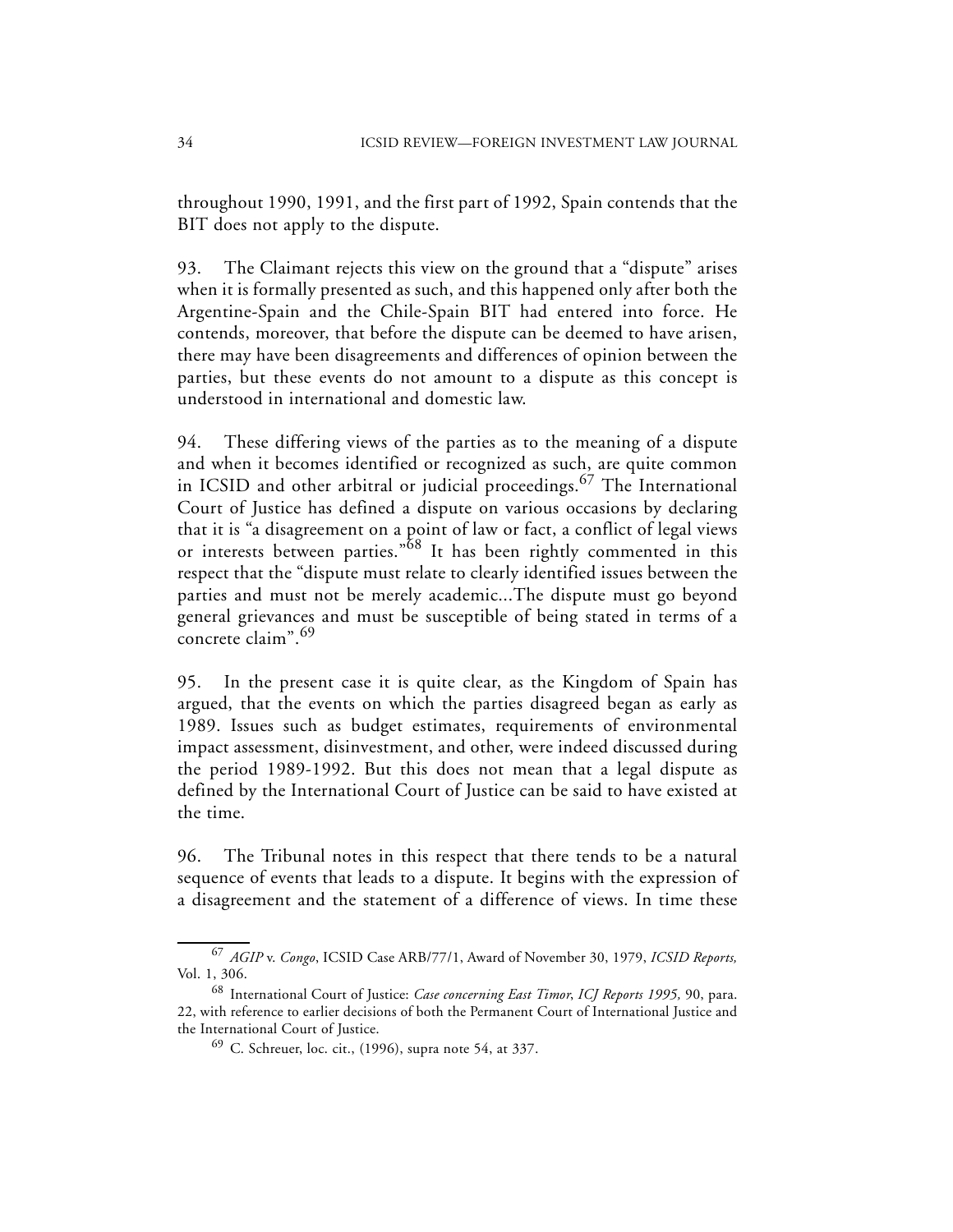events acquire a precise legal meaning through the formulation of legal claims, their discussion and eventual rejection or lack of response by the other party. The conflict of legal views and interests will only be present in the latter stage, even though the underlying facts predate them. It has also been rightly commented that the existence of the dispute presupposes a minimum of communications between the parties, one party taking up the matter with the other, with the latter opposing the Claimant's position directly or indirectly.<sup>70</sup> This sequence of events has to be taken into account in establishing the critical date for determining when under the BIT a dispute qualifies as one covered by the consent necessary to establish ICSID's jurisdiction.

97. It should also be noted that the Kingdom of Spain has correctly argued that there is a difference between a dispute and a claim in terms of Article II(2) of the Argentine-Spain BIT. While a dispute may have emerged, it does not necessarily have to coincide with the presentation of a formal claim. The critical date will in fact separate, not the dispute from the claim, but the dispute from prior events that do not entail a conflict of legal views and interests. It follows that if the dispute arises after the critical date it will qualify for its transformation into a claim, while if the dispute has arisen before such date it will be excluded by the terms of the BIT.

98. The Tribunal is satisfied that in this case the dispute in its technical and legal sense began to take shape in 1994, particularly in the context of the disinvestment proposals discussed between the parties. At that point, the conflict of legal views and interests came to be clearly established, leading not long thereafter to the presentation of various claims that eventually came to this Tribunal. That is to say, this dispute came into being after both the Argentine-Spain and the Chile-Spain BITs had entered into force, although the critical date here is the date of entry into force of the former, since this is the basic treaty relevant in this case. It is on this basis that the Tribunal comes to the conclusion that the Centre has jurisdiction and that the Tribunal is competent to consider the dispute between the parties in accordance with the provisions of Article II(2 )of the Argentine-Spain BIT.

<sup>70</sup> Ibid., at 337, with particular reference to *AALP* v. *Sri Lanka*, ICSID Case NoARB/87/ 3, Award of June 27, 1990, *ICSID Reports,* Vol. 4, 251.